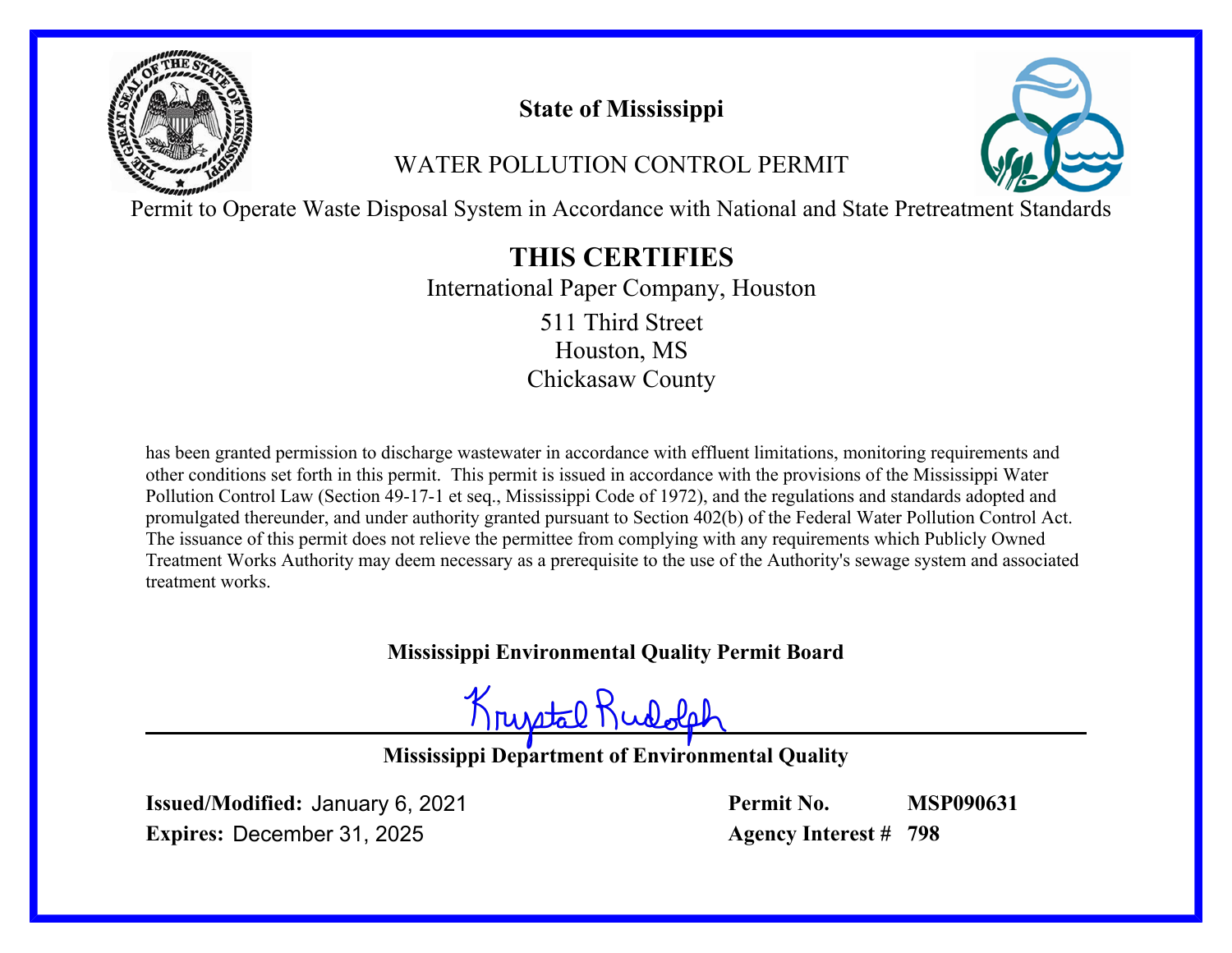### **Table of Contents**

| General Information |  |
|---------------------|--|

Other Relevant Documents:

Cover Letter, Form 2P, DMR's, Worksheets and other lab sheets.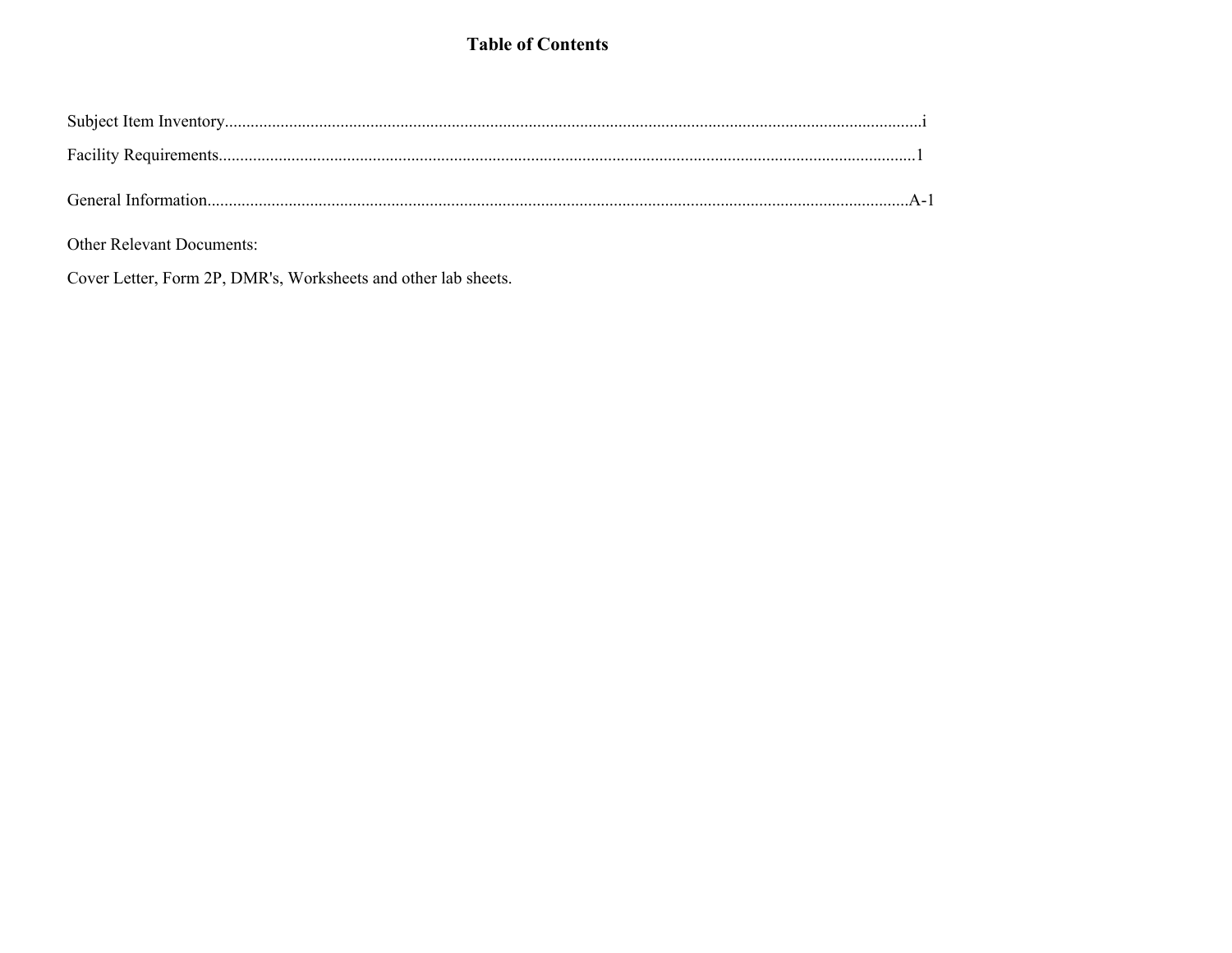Activity ID No.: PER20200001 Permit Number: MSP090631 Subject Item Inventory International Paper Company, Houston

### **Subject Item Inventory:**

| ID    | Designation  | <b>Description</b>                          |
|-------|--------------|---------------------------------------------|
| AI798 | AI 798       | Corrugated Packaging Manufacturing Facility |
| RPNT1 | MSP09063-001 | Outfall 001 (Total Facility Discharge)      |

### **Receiving Stream Relationships:**

| <b>Subject Item</b>                                                                                            | <b>Kelationship</b> | Receiving Stream               |
|----------------------------------------------------------------------------------------------------------------|---------------------|--------------------------------|
| $\cdots$<br>$\sim$<br>$\overline{\phantom{0}}$<br><b>RPNT</b><br>Jutfall 001<br>l Facility Discharge]<br>Total | Discharges Into     | MS002507<br>ГW<br>Houston<br>. |

| <b>KEY</b>                                   |                                   |
|----------------------------------------------|-----------------------------------|
| $ ACT = Activity$                            | $AI = Agency Interest$            |
| $AREA = Area$                                | $CONT = Control$ Device           |
| CAFO = Concentrated Animal Feeding Operation | $=$ Insignificant Activity<br>IA  |
| $EQPT = Equipment$                           | $MAFO = Animal Feeding Operation$ |
| $IMPD = Impoundment$                         | $PCS = PCs$                       |
| RPNT = Release Point                         | $TRMT = Treatment$                |
| WDPT = Withdrawal Point                      |                                   |
|                                              |                                   |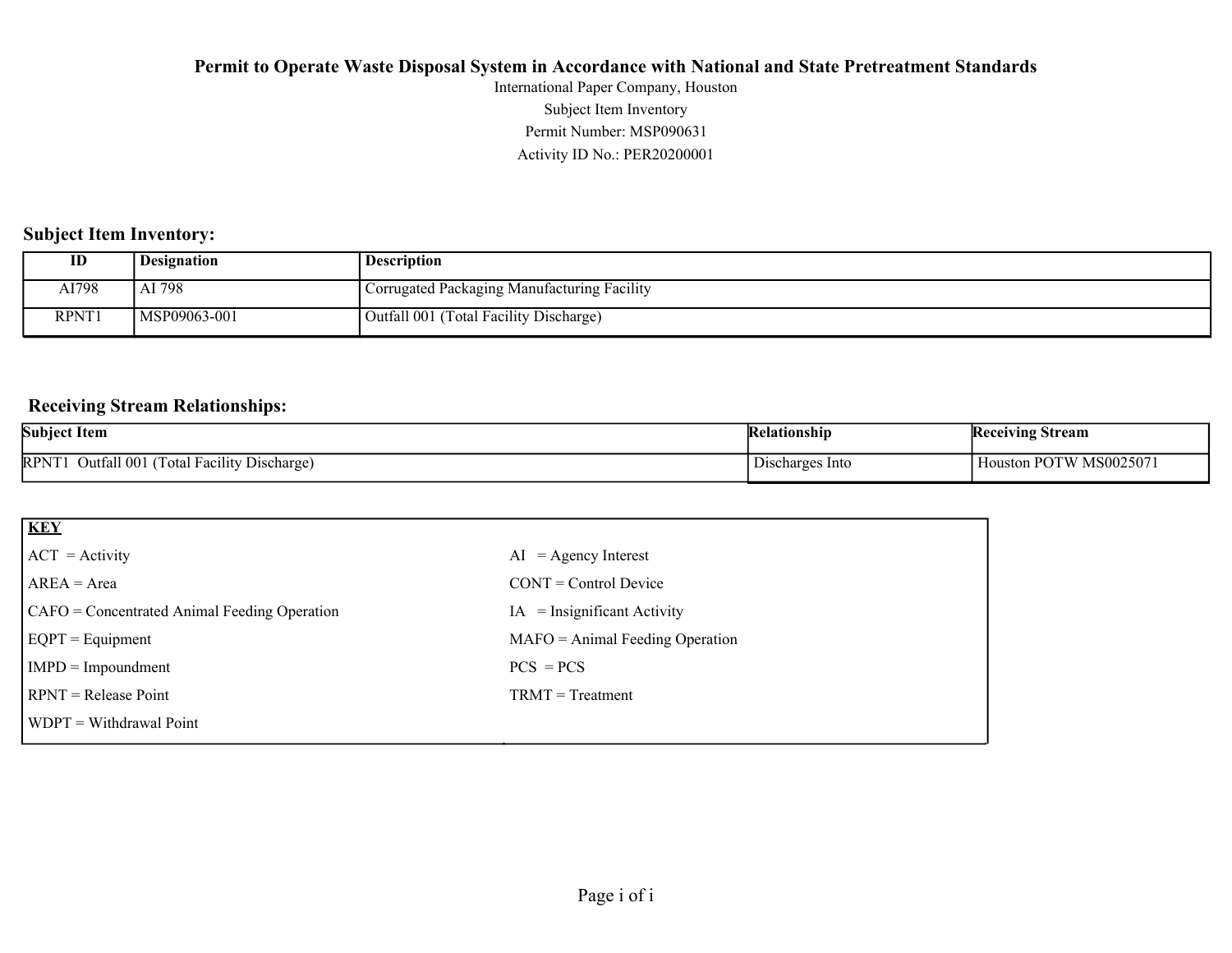### **EFFLUENT LIMITATIONS AND MONITORING REQUIREMENTS**

### **Subject Item: Outfall 001 (Total Facility Discharge)**

#### **RPNT00000000001: MSP09063-001**

| Such discharges shall be limited and monitored by the permittee as specified below: |  |  |
|-------------------------------------------------------------------------------------|--|--|
|                                                                                     |  |  |

|                                                                      |                                         | <b>Discharge Limitations</b>                          |                                            |                                      |                                      |                                             |                                    |                    | <b>Monitoring Requirements</b> |                        |
|----------------------------------------------------------------------|-----------------------------------------|-------------------------------------------------------|--------------------------------------------|--------------------------------------|--------------------------------------|---------------------------------------------|------------------------------------|--------------------|--------------------------------|------------------------|
| <b>Parameter</b>                                                     | <b>Quantity /</b><br>Loading<br>Average | <b>Quantity</b> /<br><b>Loading</b><br><b>Maximum</b> | <b>Quantity</b><br>Loading<br><b>Units</b> | Quality /<br>Conc.<br><b>Minimum</b> | Quality /<br>Conc.<br><b>Average</b> | <b>Quality</b> /<br>Conc.<br><b>Maximum</b> | Quality /<br>Conc.<br><b>Units</b> | <b>Frequency</b>   | <b>Sample Type</b>             | Which<br><b>Months</b> |
| <b>Chemical Oxygen Demand</b><br>(COD)<br>Effluent                   | Report<br>Monthly<br>Average            | Report<br>Daily Maximum                               | pounds per day                             | ******                               | Report<br>Monthly<br>Average         | Report<br>Daily Maximum                     | mg/L                               | Twice per<br>Month | <b>Grab Sampling</b>           | Jan-Dec                |
| Copper<br>(Total<br>Recoverable)<br>Effluent                         | 0.22<br>Monthly<br>Average              | 0.38<br>Daily Maximum                                 | pounds per day                             | ******                               | Monthly<br>Average                   | $\mathcal{D}_{\alpha}$<br>Daily Maximum     | mg/L                               | Twice per<br>Month | $24-hr$<br>Composite           | Jan-Dec                |
| Flow<br>Effluent                                                     | 0.085<br>Monthly<br>Average             | Report<br>Daily Maximum per Day                       | <b>Million Gallons</b>                     | ******                               | ******                               | ******                                      | ******                             | Daily              | Totalizer                      | Jan-Dec                |
| Kjeldahl Nitrogen, total<br>Effluent                                 | 22.3<br>Monthly<br>Average              | 22.3<br>Daily Maximum                                 | pounds per day                             | ******                               | 100<br>Monthly<br>Average            | 100<br>Daily Maximum                        | mg/L                               | Twice per<br>Month | Grab Sampling                  | Jan-Dec                |
| Oil and grease<br>Effluent                                           | 33.5<br>Monthly<br>Average              | 33.5<br>Daily Maximum                                 | pounds per day                             | ******                               | 150<br>Monthly<br>Average            | 150<br>Daily Maximum                        | mg/L                               | Twice per<br>Month | Grab Sampling                  | Jan-Dec                |
| Oxygen Demand,<br>biochemical, 5-day<br>(20)<br>degree C<br>Effluent | 268<br>Monthly<br>Average               | 268<br>Daily Maximum                                  | pounds per day                             | ******                               | 1200<br>Monthly<br>Average           | 1200<br>Daily Maximum                       | mg/L                               | Twice per<br>Month | $24-hr$<br>Composite           | Jan-Dec                |
| pH<br>Effluent                                                       | ******                                  | ******                                                | ******                                     | 5.5<br>Minimum                       | ******                               | 9.5<br>Maximum                              | <b>SU</b>                          | Weekly             | <b>Grab Sampling</b>           | Jan-Dec                |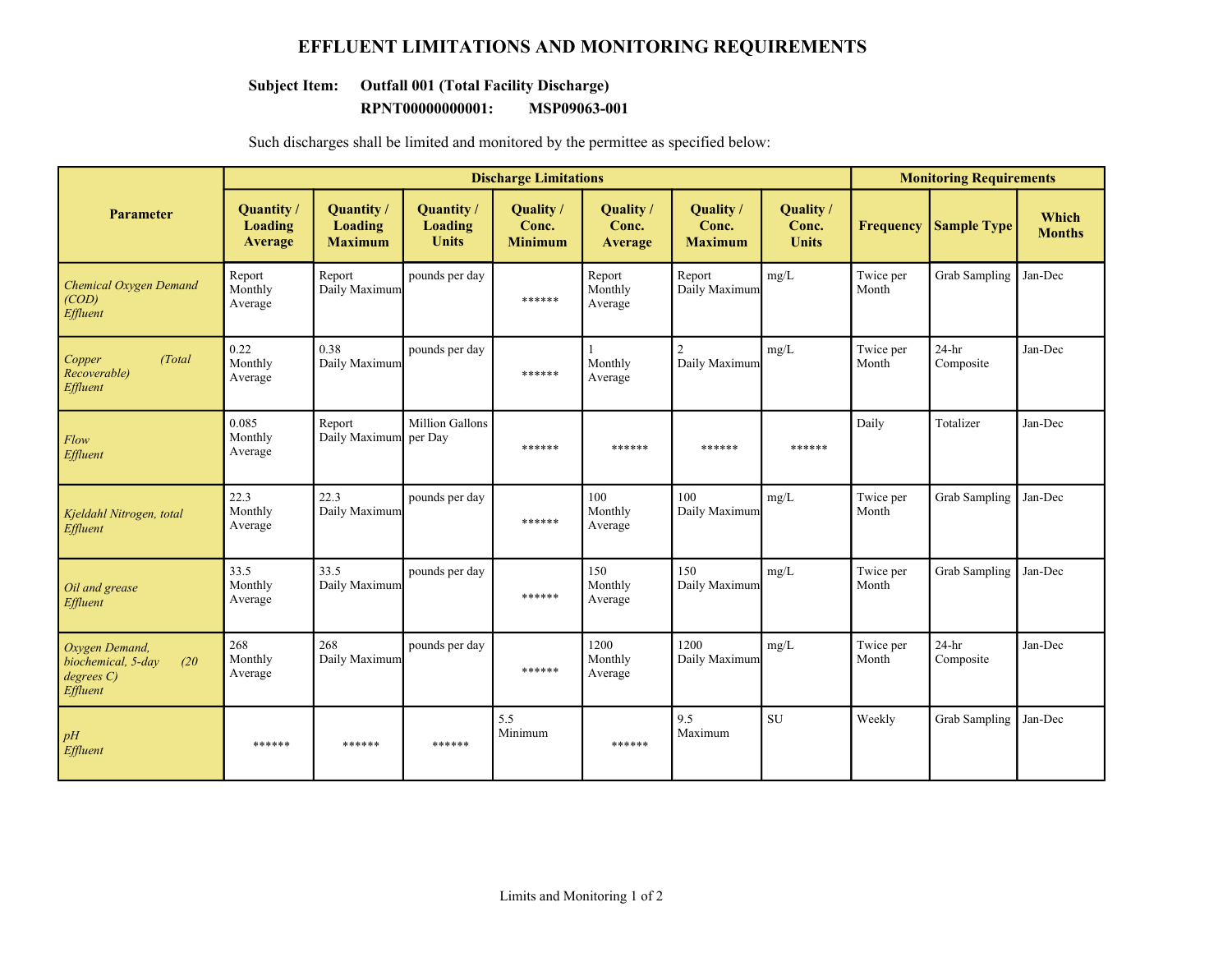### **EFFLUENT LIMITATIONS AND MONITORING REQUIREMENTS**

### **Subject Item: Outfall 001 (Total Facility Discharge)**

#### **RPNT00000000001: MSP09063-001**

Such discharges shall be limited and monitored by the permittee as specified below:

|                                      | <b>Discharge Limitations</b>           |                                         |                                              |                                     |                               |                                      |                                    | <b>Monitoring Requirements</b> |                         |                        |
|--------------------------------------|----------------------------------------|-----------------------------------------|----------------------------------------------|-------------------------------------|-------------------------------|--------------------------------------|------------------------------------|--------------------------------|-------------------------|------------------------|
| <b>Parameter</b>                     | Quantity/<br><b>Loading</b><br>Average | Quantity /<br>Loading<br><b>Maximum</b> | Quantity /<br><b>Loading</b><br><b>Units</b> | Quality/<br>Conc.<br><b>Minimum</b> | Quality /<br>Conc.<br>Average | Quality /<br>Conc.<br><b>Maximum</b> | Quality /<br>Conc.<br><b>Units</b> | Frequency                      | <b>Sample Type</b>      | Which<br><b>Months</b> |
| Solids (Total Suspended)<br>Effluent | 268<br>Monthly<br>Average              | 268<br>Daily Maximum                    | pounds per day                               | ******                              | 1200<br>Monthly<br>Average    | 1200<br>Daily Maximum                | mg/L                               | Twice per<br>Month             | Grab Sampling   Jan-Dec |                        |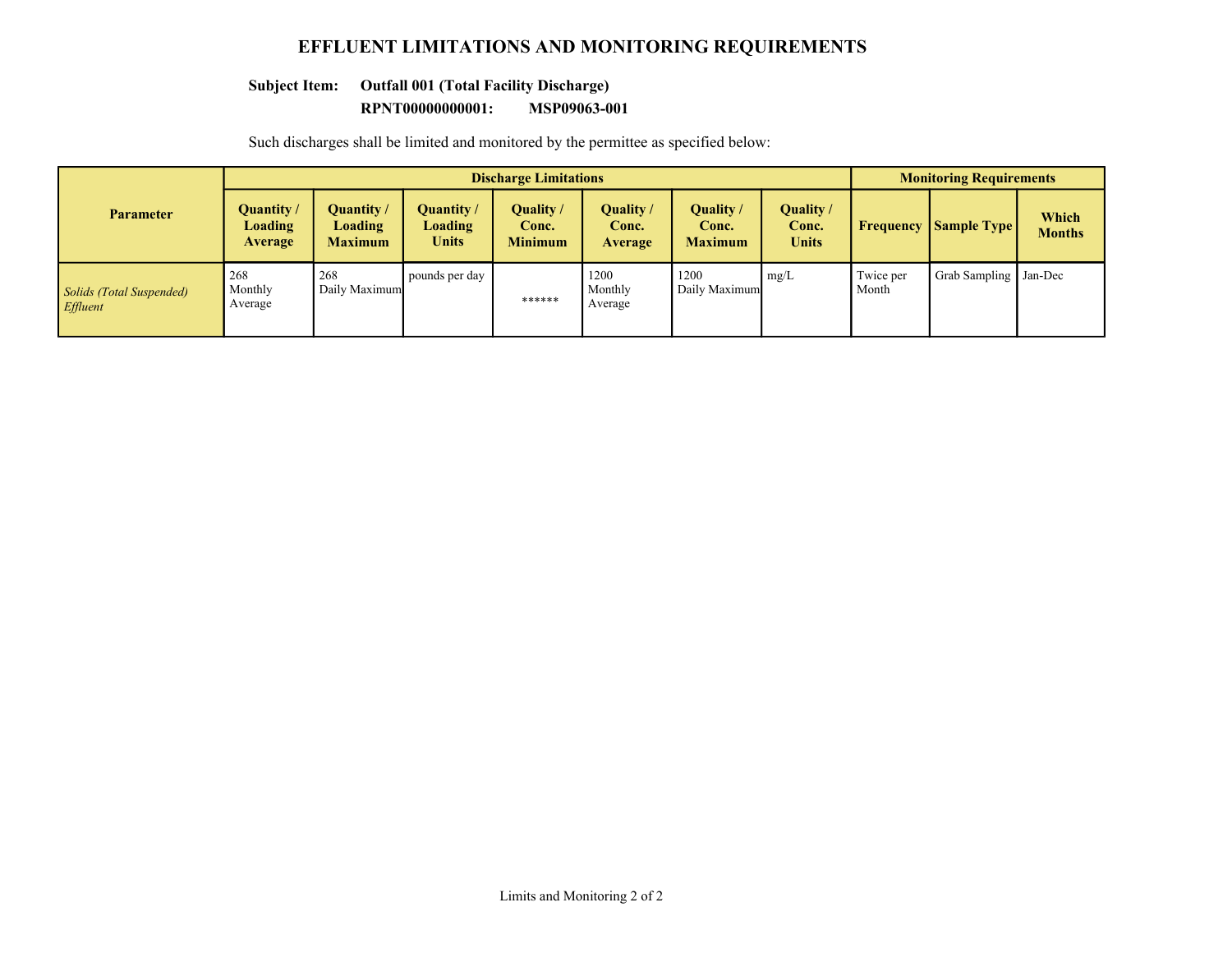International Paper Company, Houston Facility Requirements Permit Number: MSP090631 Activity ID No.:PER20200001

### **AI0000000798 (AI 798) Corrugated Packaging Manufacturing Facility:**

### **Limitation Requirements:**

| Condition |           |                                                                                                                                                                                                                                                                                                                                                        |
|-----------|-----------|--------------------------------------------------------------------------------------------------------------------------------------------------------------------------------------------------------------------------------------------------------------------------------------------------------------------------------------------------------|
| No.       | Parameter | Condition                                                                                                                                                                                                                                                                                                                                              |
| $L-1$     |           | Samples taken in compliance with the monitoring requirements specified in this permit shall be taken at the nearest accessible<br>point after final treatment but prior to actual discharge into the POTW collection system or mixing with non-regulated waste<br>streams. [11 Miss. Admin. Code Pt. 6, R.1.1.4.A(28).]                                |
| $L-2$     |           | <b>General Pretreatment Prohibitions</b>                                                                                                                                                                                                                                                                                                               |
|           |           | In addition to those pollutants limited in the "Effluent Limitations and Monitoring Requirements" section of this permit, the<br>following pollutants shall not be discharged into the POTW:                                                                                                                                                           |
|           |           | (1) Pollutants which create a fire or explosion hazard in the POTW, including but not limited to, wastestreams with a closed<br>cup flashpoint of less than 140 degrees Fahrenheit or 60 degrees Centigrade using the test methods specified in 40 CFR<br>261.21:                                                                                      |
|           |           | (2) Pollutants which will cause corrosive structural damage to the POTW, but in no case discharges with pH lower than 5.0,<br>unless the treatment works is specifically designed to accommodate such discharges;                                                                                                                                      |
|           |           | (3) Solid or viscous pollutants in amounts which will cause obstruction to the flow in the POTW resulting in interference;<br>(4) Any pollutant, including oxygen demanding pollutants (BOD, etc.) released in a discharge at a flow rate and/or pollutant<br>concentration which will cause interference with the POTW;                               |
|           |           | (5) Heat in amounts which will inhibit biological activity in the POTW resulting in interference, but in no case heat in such<br>quantities that the temperature at the POTW treatment plant exceeds 40 degrees Centigrade (104 degrees Fahrenheit) unless<br>the approval Authority, upon request of the POTW, approves alternate temperature limits; |
|           |           | (6) Petroleum oil, nonbiodegradable cutting oil, or products of mineral oil origin in amounts that will cause interference or<br>pass through;                                                                                                                                                                                                         |
|           |           | (7) Pollutants which result in the presence of toxic gases, vapors, or fumes within the POTW in a quantity that may cause<br>acute worker health and safety problems;                                                                                                                                                                                  |
|           |           | (8) Any trucked or hauled pollutants, except at discharge points designated by the POTW. [40 CFR 403.5(b)]                                                                                                                                                                                                                                             |
|           |           |                                                                                                                                                                                                                                                                                                                                                        |

Page 1 of 21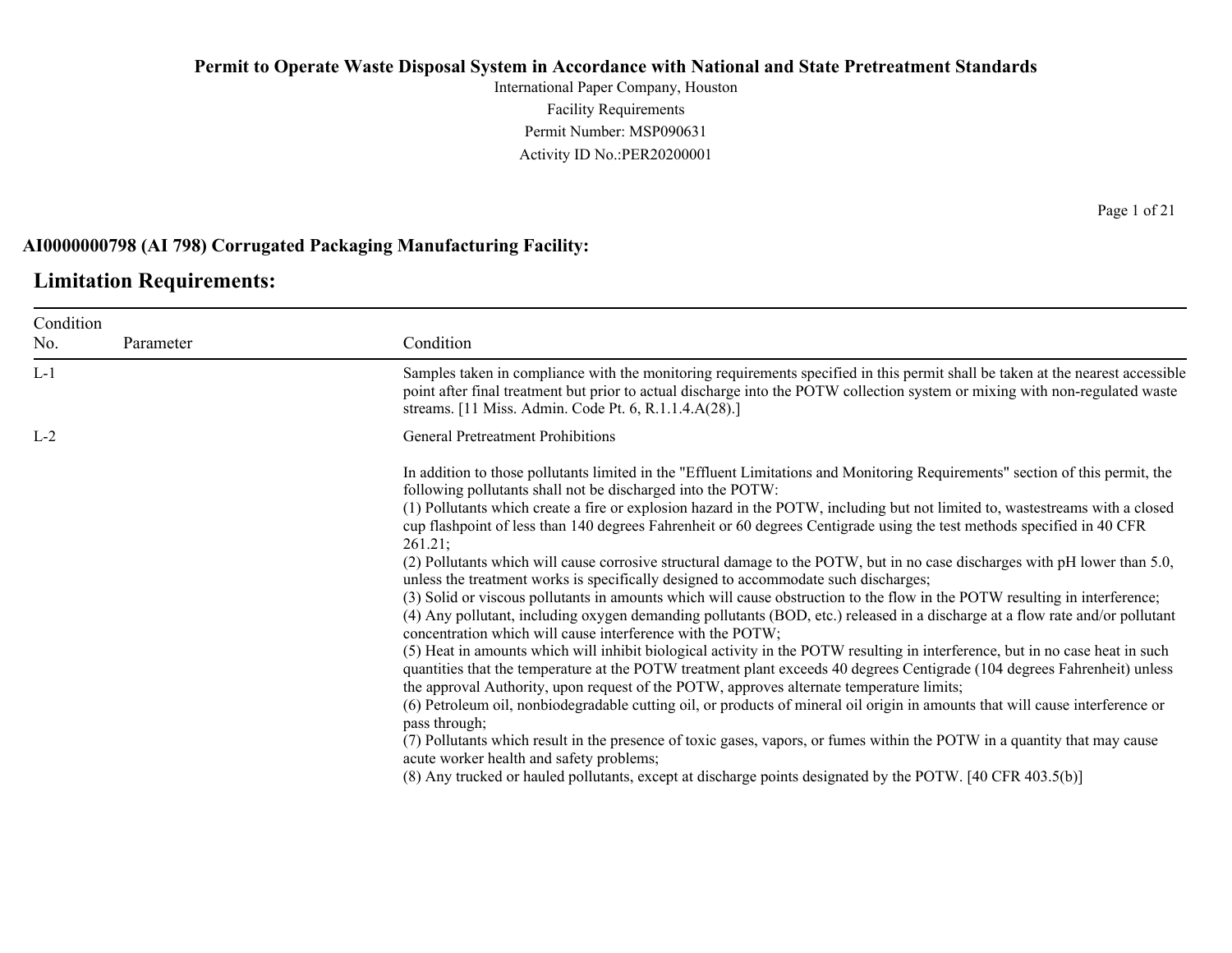International Paper Company, Houston Facility Requirements Permit Number: MSP090631 Activity ID No.:PER20200001

### **AI0000000798 (AI 798) Corrugated Packaging Manufacturing Facility:**

## **Record-Keeping Requirements:**

| Condition<br>No. | Condition                                                                                                                                                                                                                                                                                                            |
|------------------|----------------------------------------------------------------------------------------------------------------------------------------------------------------------------------------------------------------------------------------------------------------------------------------------------------------------|
| $R-1$            | Recording of Results                                                                                                                                                                                                                                                                                                 |
|                  | For each measurement or sample taken pursuant to the requirements of this permit, the permittee shall maintain records of all information obtained from such<br>monitoring including:                                                                                                                                |
|                  | (1) The exact place, date, and time of sampling;<br>(2) The dates the analyses were performed;<br>$(3)$ The person $(s)$ who performed the analyses;<br>(4) The analytical techniques, procedures or methods used; and<br>(5) The results of all required analyses. [11 Miss. Admin. Code Pt. 6, R. 1.1.4.A(29)(a).] |
|                  | <b>Submittal/Action Requirements:</b>                                                                                                                                                                                                                                                                                |

| Condition<br>No. | Condition                                                                                                                                                                                                                                                                                                                                                                                                                                                                                                                                                                                                 |
|------------------|-----------------------------------------------------------------------------------------------------------------------------------------------------------------------------------------------------------------------------------------------------------------------------------------------------------------------------------------------------------------------------------------------------------------------------------------------------------------------------------------------------------------------------------------------------------------------------------------------------------|
| $S-1$            | Oral Notification Requirements                                                                                                                                                                                                                                                                                                                                                                                                                                                                                                                                                                            |
|                  | The permittee shall notify the Mississippi Environmental Quality Permit Board and the POTW orally immediately upon becoming aware of the following:<br>(1) A spill which would result in a discharge to the POTW or to State waters;<br>(2) Any unanticipated bypass which exceeds any effluent limitation in the permit.<br>(3) Any upset which exceeds any effluent limitation in the permit.<br>(4) Violation of a maximum daily discharge limitation for any of the pollutants listed by the Permit Board in the permit to be reported within 24 hours. [11 Miss. Admin.]<br>Code Pt. 6, R. 1.1.4.M.] |

Page 2 of 21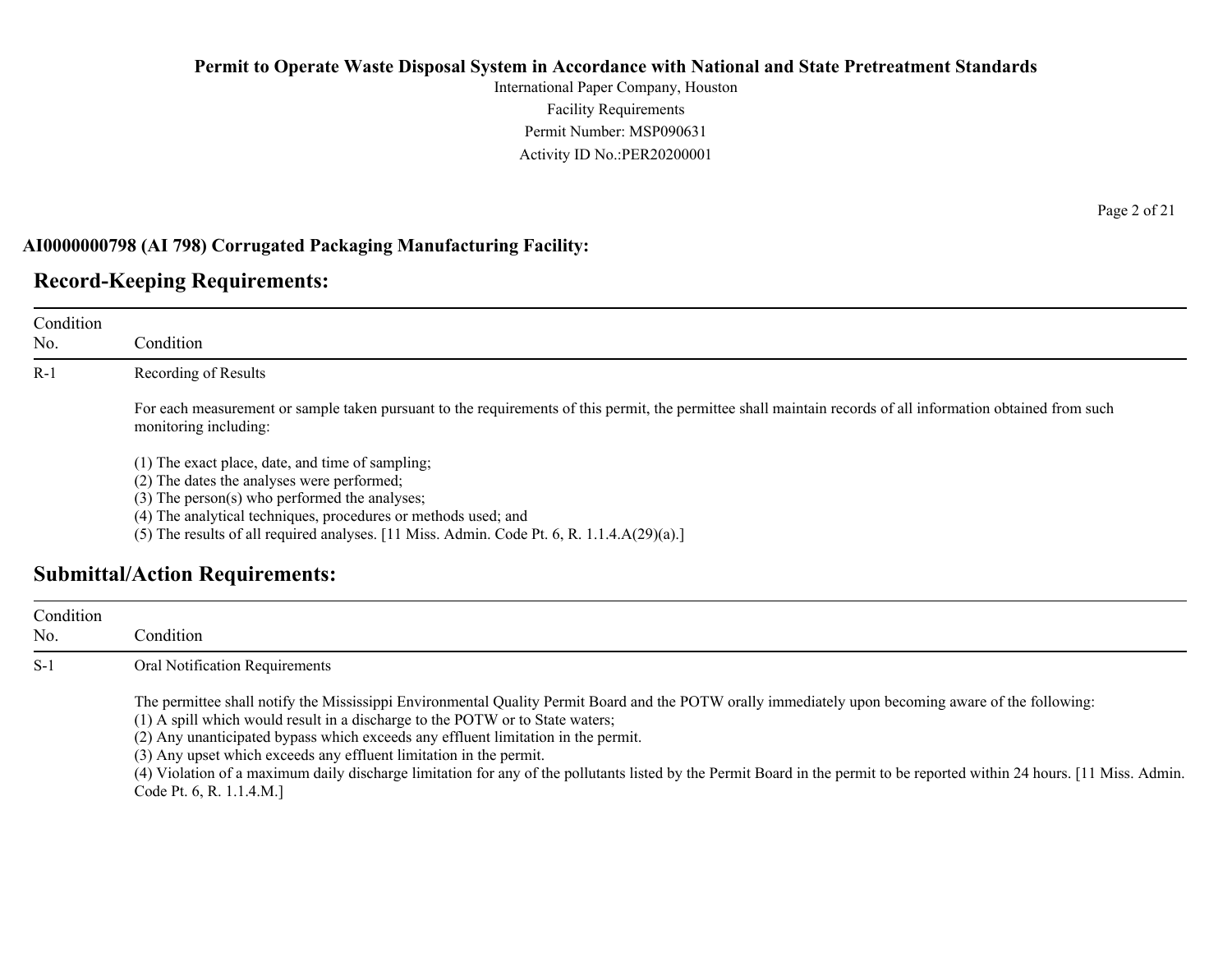International Paper Company, Houston Facility Requirements Permit Number: MSP090631 Activity ID No.:PER20200001

### **AI0000000798 (AI 798) Corrugated Packaging Manufacturing Facility:**

### **Submittal/Action Requirements:**

Condition No. Condition S-2 Reporting Monitoring results obtained during the previous reporting period shall be summarized and reported on a Discharge Monitoring Report (DMR). DMR data must be submitted electronically using the MDEQ NetDMR NO LATER THAN THE 28TH DAY OF THE MONTH FOLLOWING THE COMPLETED REPORTING PERIOD. DMRs and all other reports required herein, shall be signed in accordance with 11 Miss. Admin. Code Pt. 6, R. 1.1.4.A(15)(c)(1). of the Mississippi Wastewater Regulations. [11 Miss. Admin. Code Pt. 6, R. 1.1.4.A(15)c(1)., 40 CFR 122.21(1)(4)(i)] S-3 Noncompliance Notification - Twenty-Four Hour Reporting (1) The permittee shall report any noncompliance which may endanger health or the environment. Any information shall be provided orally within 24 hours from the time the permittee becomes aware of the circumstances. A written submission shall also be provided within 5 days of the time the permittee becomes aware of the circumstances. The written submission shall contain a description of the noncompliance and its cause; the period of noncompliance, including exact dates and times, and if the noncompliance has not been corrected, the anticipated time it is expected to continue; and steps taken or planned to reduce, eliminate, and/or prevent recurrence of the noncompliance. (2) The following shall be included as information which must be reported within 24 hours under this paragraph. (i) Any unanticipated bypass which exceeds any effluent limitation in the permit. (ii) Any upset which exceeds any effluent limitation in the permit. (iii) Violation of a maximum daily discharge limitation for any of the pollutants listed by the Permit Board in the permit to be reported within 24 hours. (iv) The Executive Director may waive the written report on a case-by-case basis for reports under paragraph (1) of this section if the oral report has been received within 24 hours. All reports required by this condition which are submitted after December 20, 2020, shall be submitted by the permittee electronically as instructed by MDEQ. [11 Miss.] Admin. Code Pt. 6, R. 1.1.4.A(29)(e)., 40 CFR 122.41(1)(6)]

Page 3 of 21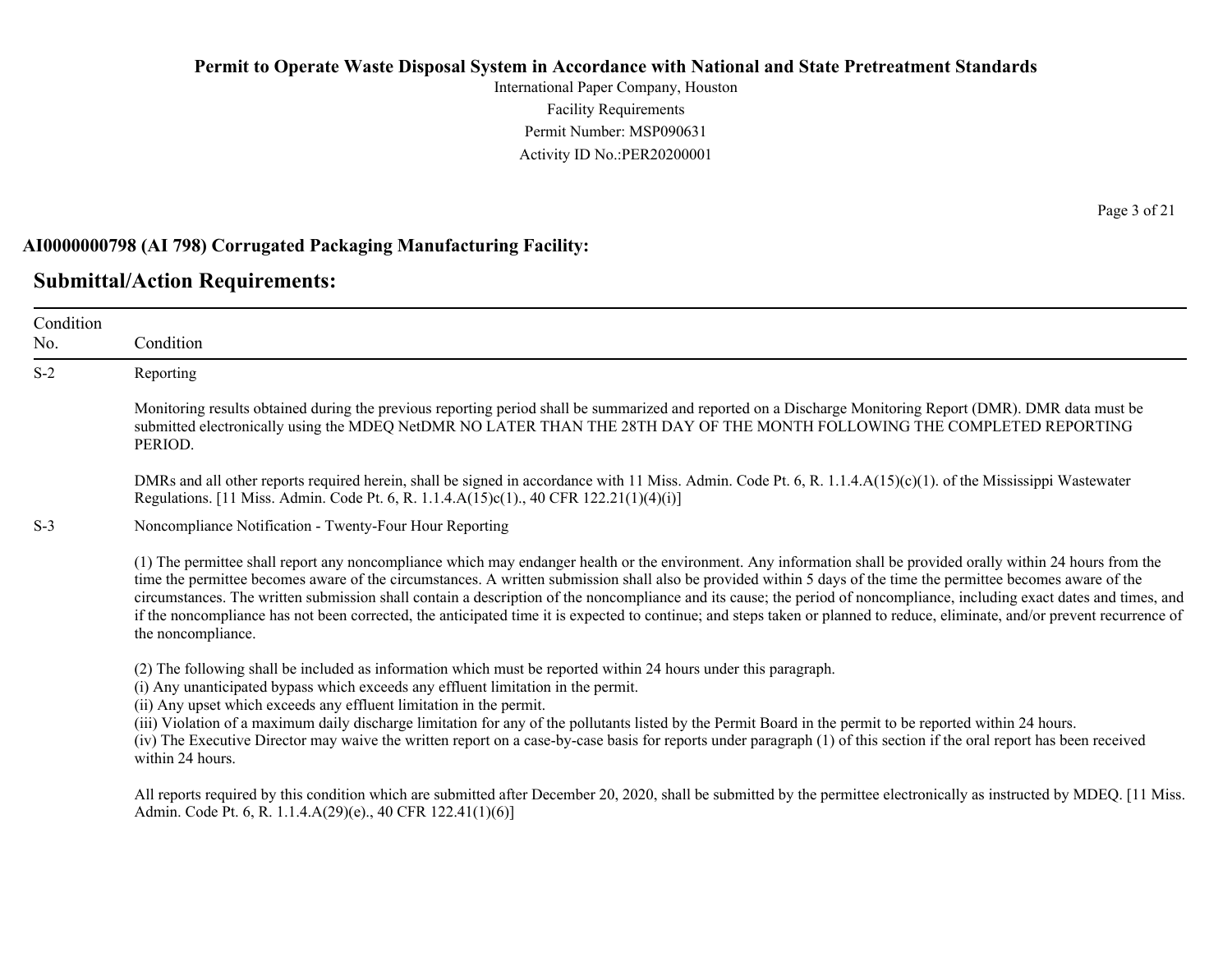International Paper Company, Houston Facility Requirements Permit Number: MSP090631 Activity ID No.:PER20200001

#### **AI0000000798 (AI 798) Corrugated Packaging Manufacturing Facility:**

### **Submittal/Action Requirements:**

Condition No. Condition S-4 Noncompliance Notification - Other Noncompliance The permittee shall report all instances of noncompliance not reported under the twenty-four hour reporting requirements, at the time monitoring reports are submitted or within 30 days from the end of the month in which the noncompliance occurs. The reports shall contain the same information as is required under the twenty-four hour reporting requirements contained in this permit. All reports required by this condition which are submitted after December 20, 2020, shall be submitted by the permittee electronically as instructed by MDEQ. [11 Miss. Admin. Code Pt. 6, R. 1.1.4.A(29)(f)., 40 CFR 122.41(1)(7)] S-5 Noncompliance Notification - Other Information Where the permittee becomes aware that it failed to submit any relevant facts in a permit application, or submitted incorrect information in a permit application or in any report to the Permit Board, it shall promptly submit such facts or information. [11 Miss. Admin. Code Pt. 6, R. 1.1.4.A(29)(g).] S-6 Bypassing -Notice Anticipated bypass-If the permittee knows in advance of the need for a bypass, it shall submit prior notice, if possible at least ten days before the date of the bypass. Unanticipated bypass-The permittee shall submit notice of an unanticipated bypass as required by the twenty-four hour reporting requirements set forth in this permit. All reports required by this condition which are submitted after December 20, 2020, shall be submitted by the permittee electronically as instructed by MDEQ. [40 CFR  $122.41(m)(3)(i, ii)$ ]

Page 4 of 21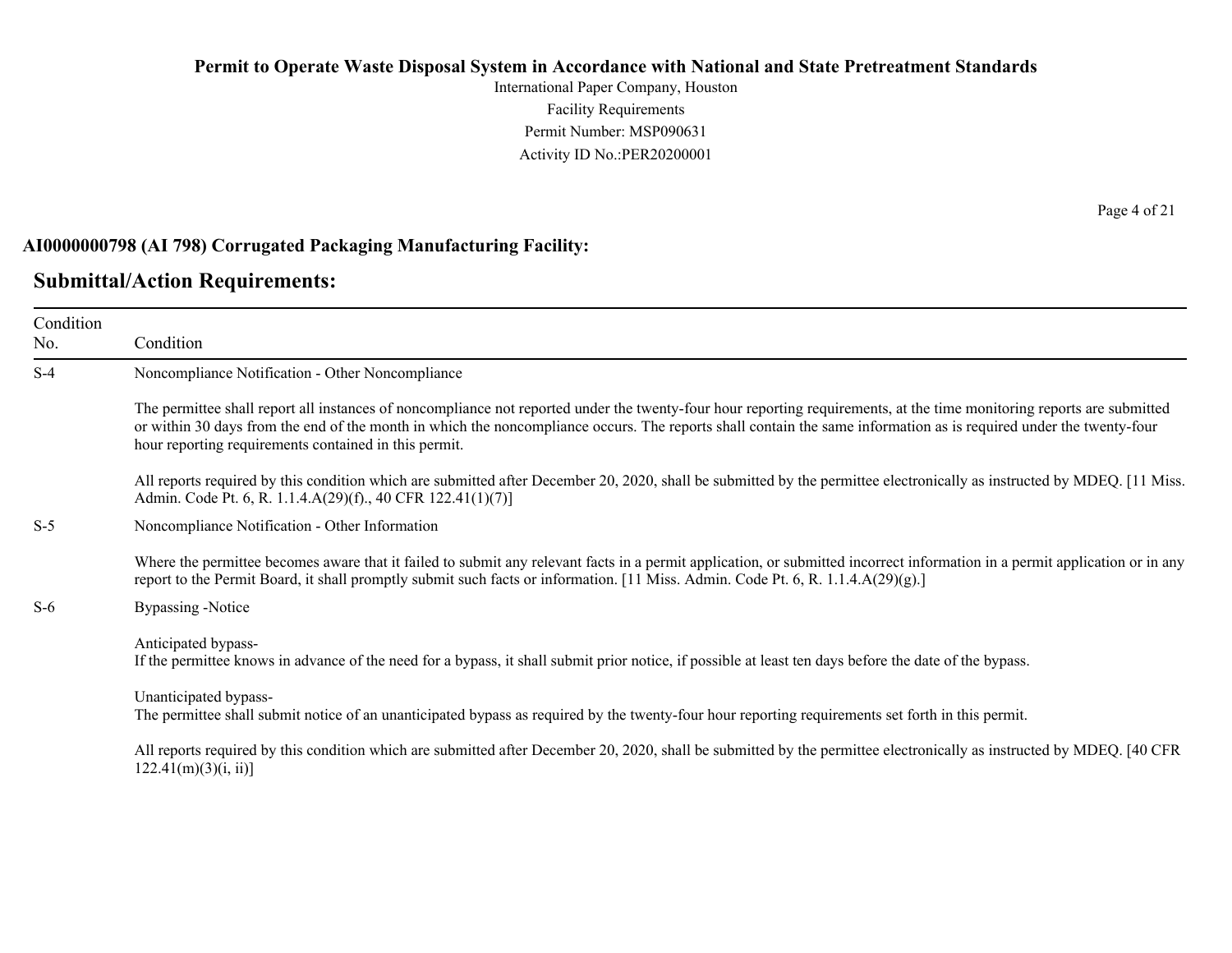International Paper Company, Houston Facility Requirements Permit Number: MSP090631 Activity ID No.:PER20200001

### **AI0000000798 (AI 798) Corrugated Packaging Manufacturing Facility:**

### **Submittal/Action Requirements:**

| Condition<br>No. | Condition                                                                                                                                                                                                                                                                                                                                                                                                                         |
|------------------|-----------------------------------------------------------------------------------------------------------------------------------------------------------------------------------------------------------------------------------------------------------------------------------------------------------------------------------------------------------------------------------------------------------------------------------|
| $S-7$            | <b>Expiration of Permit</b>                                                                                                                                                                                                                                                                                                                                                                                                       |
|                  | At least 180 days prior to the expiration date of this permit pursuant to the State law and regulation, the permittee who wishes to continue to operate under this permit<br>shall submit an application to the Permit Board for reissuance. The Permit Board may grant permission to submit an application later than this, but no later than the<br>expiration date of the permit. [11 Miss. Admin. Code Pt. 6, R. 1.1.5.B(1).] |

## **Narrative Requirements:**

## **Definitions:**

| Condition<br>No. | Condition                                                                                                                                                                                                                                                                                                                                                                                                                                                                                                                                           |
|------------------|-----------------------------------------------------------------------------------------------------------------------------------------------------------------------------------------------------------------------------------------------------------------------------------------------------------------------------------------------------------------------------------------------------------------------------------------------------------------------------------------------------------------------------------------------------|
| $T-1$            | Definitions: General                                                                                                                                                                                                                                                                                                                                                                                                                                                                                                                                |
|                  | The permittee shall refer to 11 Miss. Admin. Code Pt. 6, R.1.1.1.A. for definitions of any permit term not specified in this permit. [11 Miss. Admin. Code Pt. 6, R.<br>1.1.1.A.]                                                                                                                                                                                                                                                                                                                                                                   |
| $T-2$            | Definitions: Monthly Average                                                                                                                                                                                                                                                                                                                                                                                                                                                                                                                        |
|                  | "Monthly Average" means the average of "daily discharges" over a calendar month, calculated as the sum of all "daily discharges" measured during a calendar month<br>divided by the number of "daily discharges" measured during the month. The monthly average for E coli bacteria is the geometric mean of "daily discharges" measured<br>during the calendar month. In computing the geometric mean for E coli bacteria, the value one (1) shall be substituted for sample results of zero. [11 Miss. Admin. Code<br>Pt. 6, R. 1.1.1. $A(44)$ .] |

Page 5 of 21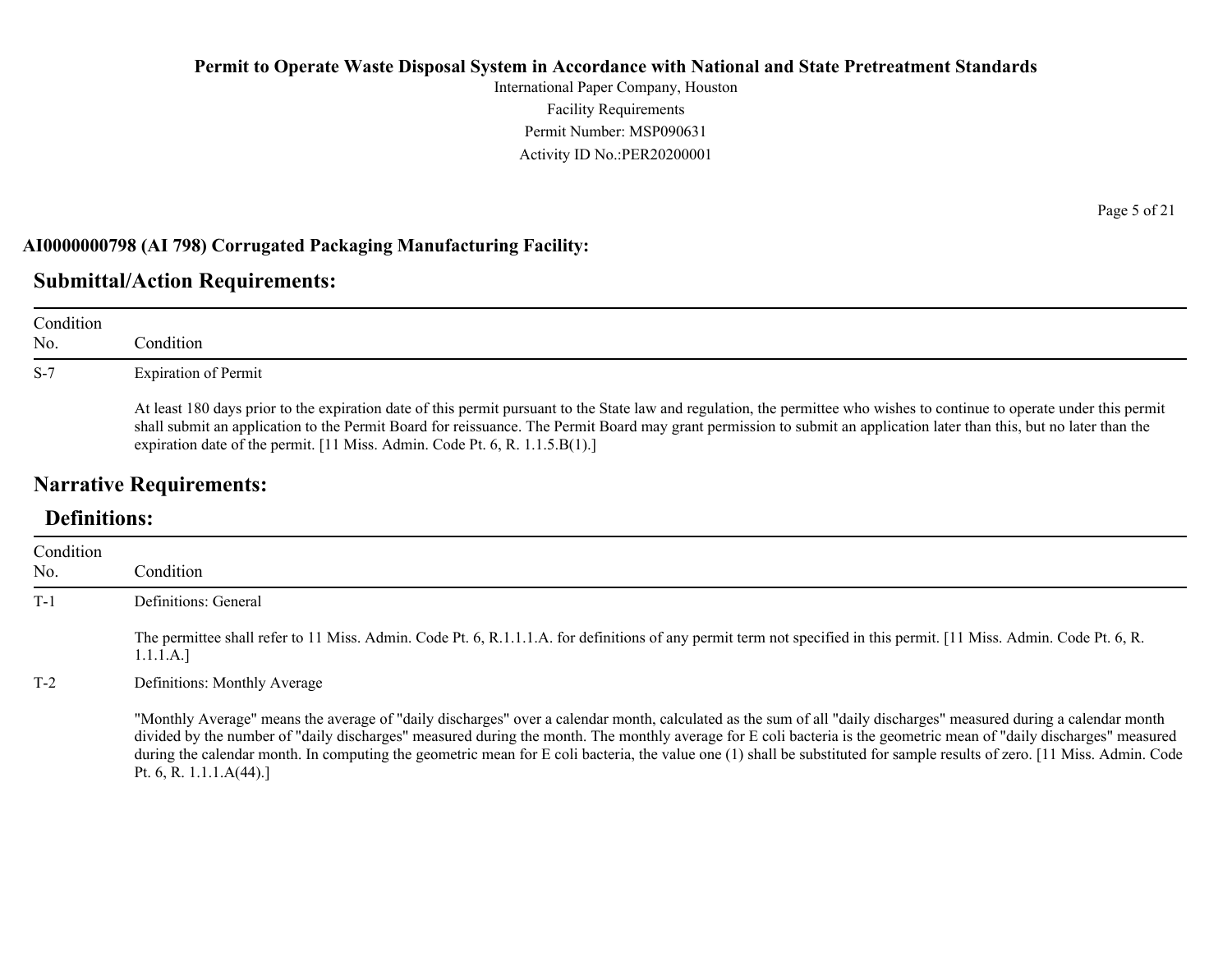International Paper Company, Houston Facility Requirements Permit Number: MSP090631 Activity ID No.:PER20200001

### **AI0000000798 (AI 798) Corrugated Packaging Manufacturing Facility:**

### **Narrative Requirements:**

Condition No. Condition T-3 Definitions: Daily Discharge "Daily discharge" means the "discharge of a pollutant" measured during a calendar day or any 24-hour period that reasonably represents the calendar day for purposes of sampling. For pollutants with limitations expressed in units of mass, the "daily discharge" is calculated as the total mass of the pollutant discharged over the day. For pollutants with limitations expressed in other units of measurements, the "daily average" is calculated as the average measurement of the discharge of the pollutant over the day. [11 Miss. Admin. Code Pt. 6, R. 1.1.1.A(15).] T-4 Definitions: Daily Maximum "Daily maximum" means the highest "daily discharge" over a calendar month. [11 Miss. Admin. Code Pt. 6, R. 1.1.1.A(16).] T-5 Definitions: Toxic Pollutants "Toxic pollutants" means any pollutant listed as toxic under Section  $307(a)(1)$  or, in the case of "sludge use or disposal practices", any pollutant identified in regulations implementing Section 405(d) of the Clean Water Act. [11 Miss. Admin. code Pt.6, R. 1.1.1.A(71).] T-6 Definitions: Hazardous Substances "Hazardous substances" are defined in 40 CFR 116.4 T-7 Definitions: Quarterly Average "Quarterly Average" means the average of "daily discharges" over a three month period, calculated as the sum of all "daily discharges" measured during the quarter divided by the number of "daily discharges" measured during the quarter. The quarterly average for E coli bacteria is the geometric mean of "daily discharges" measured during the quarter. In computing the geometric mean for E coli bacteria, the value one (1) shall be substituted for sample results of zero. [11 Miss. Admin. Code Pt. 6, R. 1.1.1.A(61).] T-8 Definitions: Quarterly Maximum

"Quarterly Maximum" means the highest "daily discharge" measured over a three-month period. [11 Miss. Admin. Code Pt. 6, R. 1.1.1.A(62).]

Page 6 of 21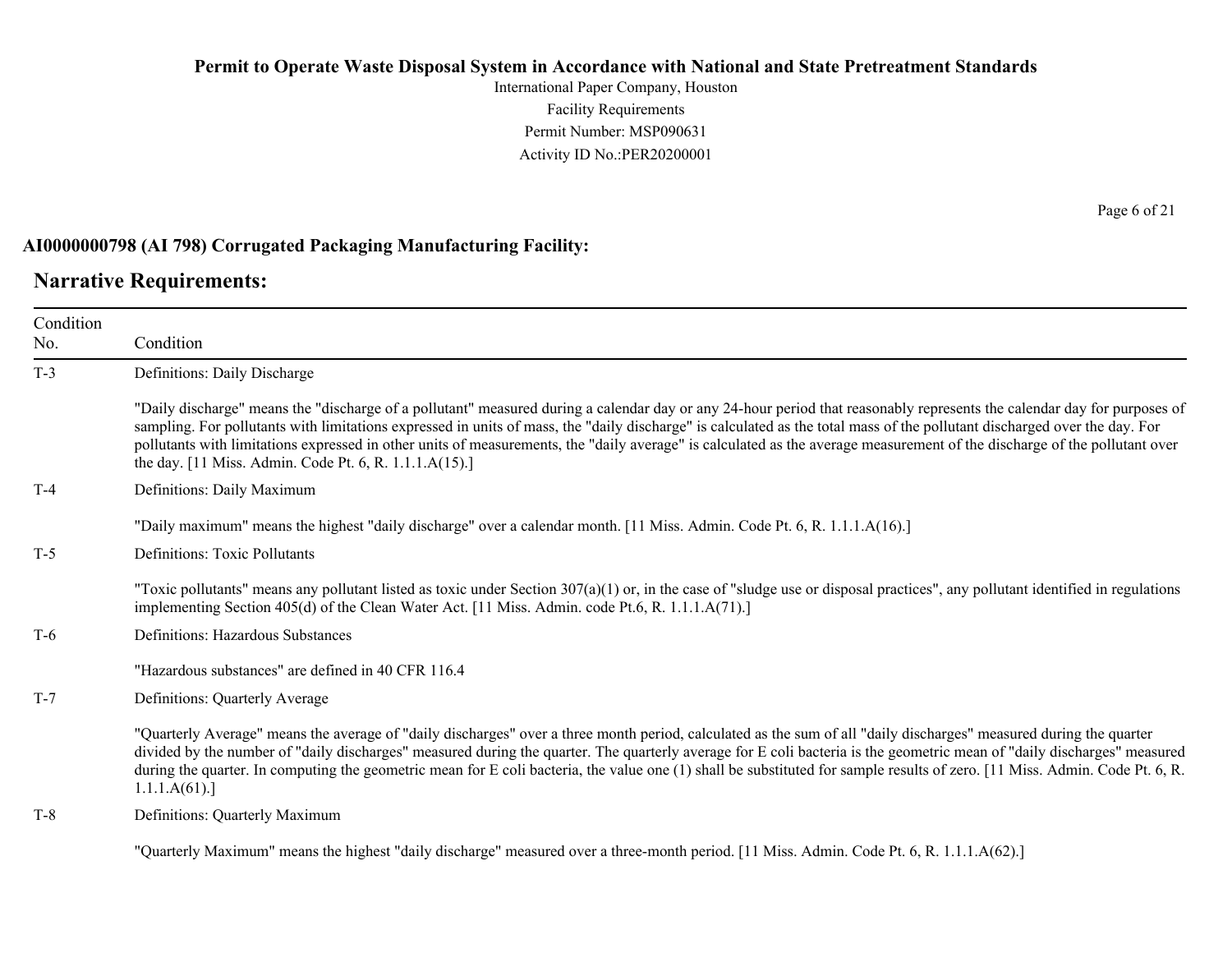International Paper Company, Houston Facility Requirements Permit Number: MSP090631 Activity ID No.:PER20200001

### **AI0000000798 (AI 798) Corrugated Packaging Manufacturing Facility:**

### **Narrative Requirements:**

| Condition        |                                                                                                                                                                                                                                                                                                                                                                                                                                                                                                                                            |  |  |
|------------------|--------------------------------------------------------------------------------------------------------------------------------------------------------------------------------------------------------------------------------------------------------------------------------------------------------------------------------------------------------------------------------------------------------------------------------------------------------------------------------------------------------------------------------------------|--|--|
| No.              | Condition                                                                                                                                                                                                                                                                                                                                                                                                                                                                                                                                  |  |  |
| $T-9$            | Definitions: Yearly Average                                                                                                                                                                                                                                                                                                                                                                                                                                                                                                                |  |  |
|                  | "Yearly Average" means the average of "daily discharges" over a calendar year, calculated as the sum of all "daily discharges" measured during the calendar year divided<br>by the number of "daily discharges" measured during the calendar year. The yearly average for E coli bacteria is the geometric mean of "daily discharges" during the<br>calendar year. In computing the geometric mean for E coli bacteria, the value one (1) shall be substituted for sample results of zero. [11 Miss. Admin. Code Pt. 6, R.<br>1.1.1.A(87). |  |  |
| $T-10$           | Definitions: Yearly Maximum                                                                                                                                                                                                                                                                                                                                                                                                                                                                                                                |  |  |
|                  | "Yearly Maximum" means the highest "daily discharge" measured over a calendar year. [11 Miss. Admin. Code Pt. 6, R. 1.1.4.A(88).]                                                                                                                                                                                                                                                                                                                                                                                                          |  |  |
| $T-11$           | Definitions:"Submitted" means the document is postmarked on or before the applicable deadline, except as otherwise specified. 11 Miss. Admin. Code Pt. 6, R. 1.1.1.A<br>(67)                                                                                                                                                                                                                                                                                                                                                               |  |  |
| Condition<br>No. | Condition                                                                                                                                                                                                                                                                                                                                                                                                                                                                                                                                  |  |  |
| $T-12$           | The issuance of this permit does not relieve the permittee from complying with any requirements which the Publicly Owned Treatment Works (POTW) Authority may<br>deem necessary as a prerequisite to the use of the Authority's sewage system and associated treatment works. [11 Miss. Admin. Code Pt. 6, R. 1.1.4.M.]                                                                                                                                                                                                                    |  |  |
| $T-13$           | The permittee shall achieve compliance with the effluent limitations specified for discharge in accordance with the following schedule: Upon Permit Issuance. [11 Miss.]<br>Admin. Code Pt. 6, R. 1.1.4.A(9).]                                                                                                                                                                                                                                                                                                                             |  |  |
| $T-14$           | Within 14 days after either an interim or final date of compliance specified by this permit, the permittee shall provide the Permit Board with written notice of his<br>compliance or noncompliance with the requirements or conditions specified to be completed by that date. [11 Miss. Admin. Code Pt. 6, R. 1.1.4.A(10).]                                                                                                                                                                                                              |  |  |

Page 7 of 21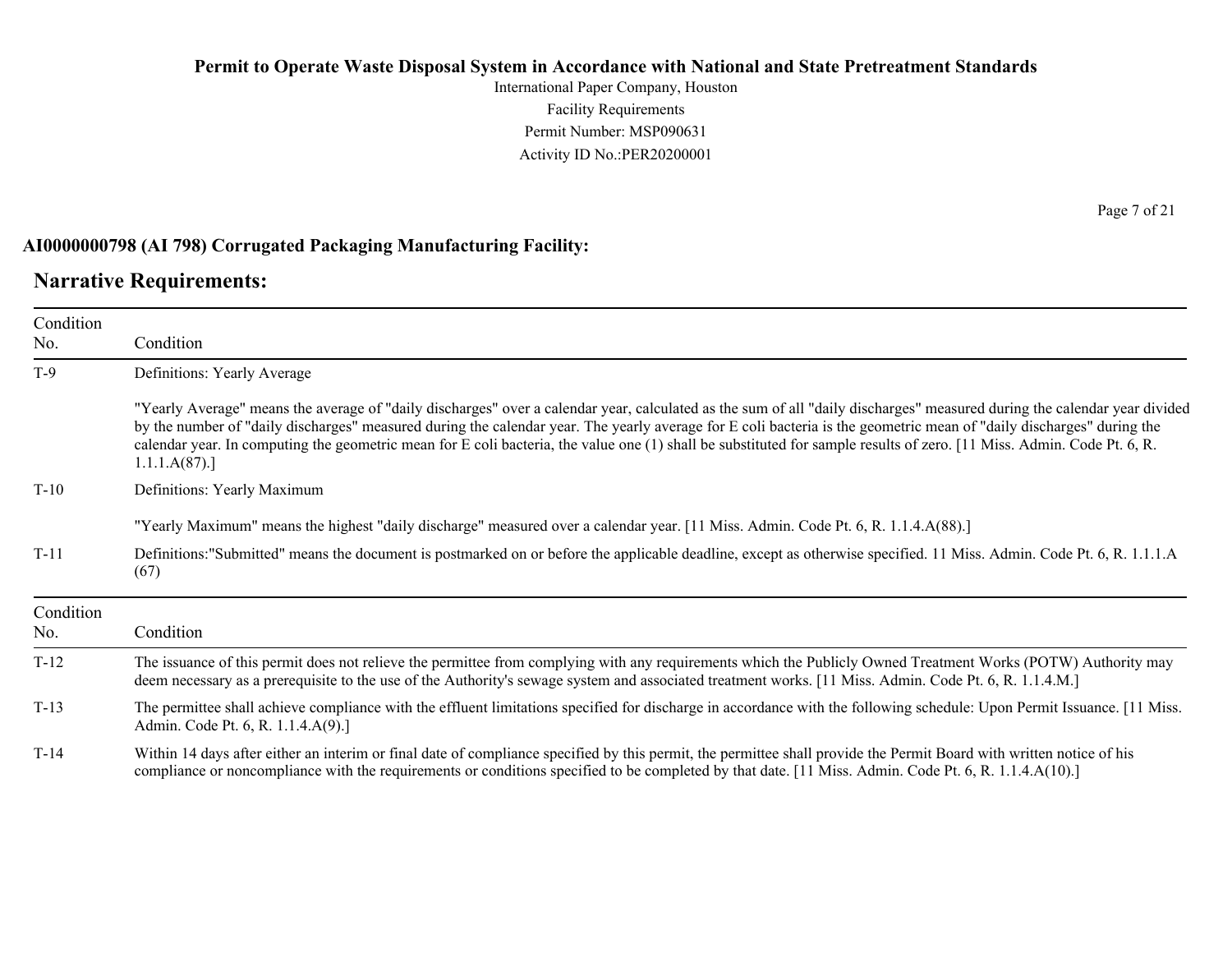International Paper Company, Houston Facility Requirements Permit Number: MSP090631 Activity ID No.:PER20200001

### **AI0000000798 (AI 798) Corrugated Packaging Manufacturing Facility:**

### **Narrative Requirements:**

Condition No. Condition T-15 No Discharge of Wastewater to Surface Water The discharge of any wastewater from this facility to the waters of the State of Mississippi shall constitute a violation of this permit, except as provided in the Bypassing and Upset conditions of this permit, or as authorized under separate permit pursuant to Section 402 of the Federal Water Pollution Control Act. [11 Miss. Admin. Code Pt. 6, R. 1.1.1.B.] T-16 Facilities Operation The permittee shall at all times properly operate, maintain, and when necessary, promptly replace all facilities and systems of collection, treatment and control (and related appurtenances) which are installed or used by the permittee to achieve compliance with the conditions of this permit. Proper operation and maintenance includes adequate laboratory controls and appropriate quality assurance procedures. Proper replacement includes maintaining an adequate inventory of replacement equipment and parts for prompt replacement when necessary to maintain continuous collection and treatment of wastewater. This provision requires the operation of back-up or auxiliary facilities or similar systems which are installed by a permittee only when the operation is necessary to achieve compliance with the conditions of the permit. The Permit Board may require regular reporting of internal operational and maintenance parameters where necessary to confirm proper operation of a waste treatment system. [11 Miss. Admin. Code Pt. 6, R. 1.1.4.A.(18).] T-17 Representative Sampling Samples and measurements taken as required herein shall be representative of the volume and nature of the monitored wastewater. [11 Miss. Admin. Code Pt. 6, R.  $1.1.4.A(28)(e).$ T-18 Reporting If the results for a given sample analysis are such that any parameter (other than E coli) is not detected at or above the minimum level for the test method used, a value of zero will be used for that sample in calculating an arithmetic mean value for the parameter. If the resulting calculated arithmetic mean value for that reporting period is zero, the permittee shall report "NODI = B" on the DMR. For E coli, a value of 1.0 shall be used in calculating the geometric mean. If the resulting E coli mean value is 1.0, the permittee shall report "NODI = B" on the DMR. For each quantitative sample value that is not detectable, the test method used and the minimum level for that method for that parameter shall be attached to and submitted with the DMR. The permittee shall then be considered in compliance with the appropriate effluent limitation and/or reporting requirement. [11 Miss. Admin. Code Pt. 6, Ch. 1., Subch. 2]

Page 8 of 21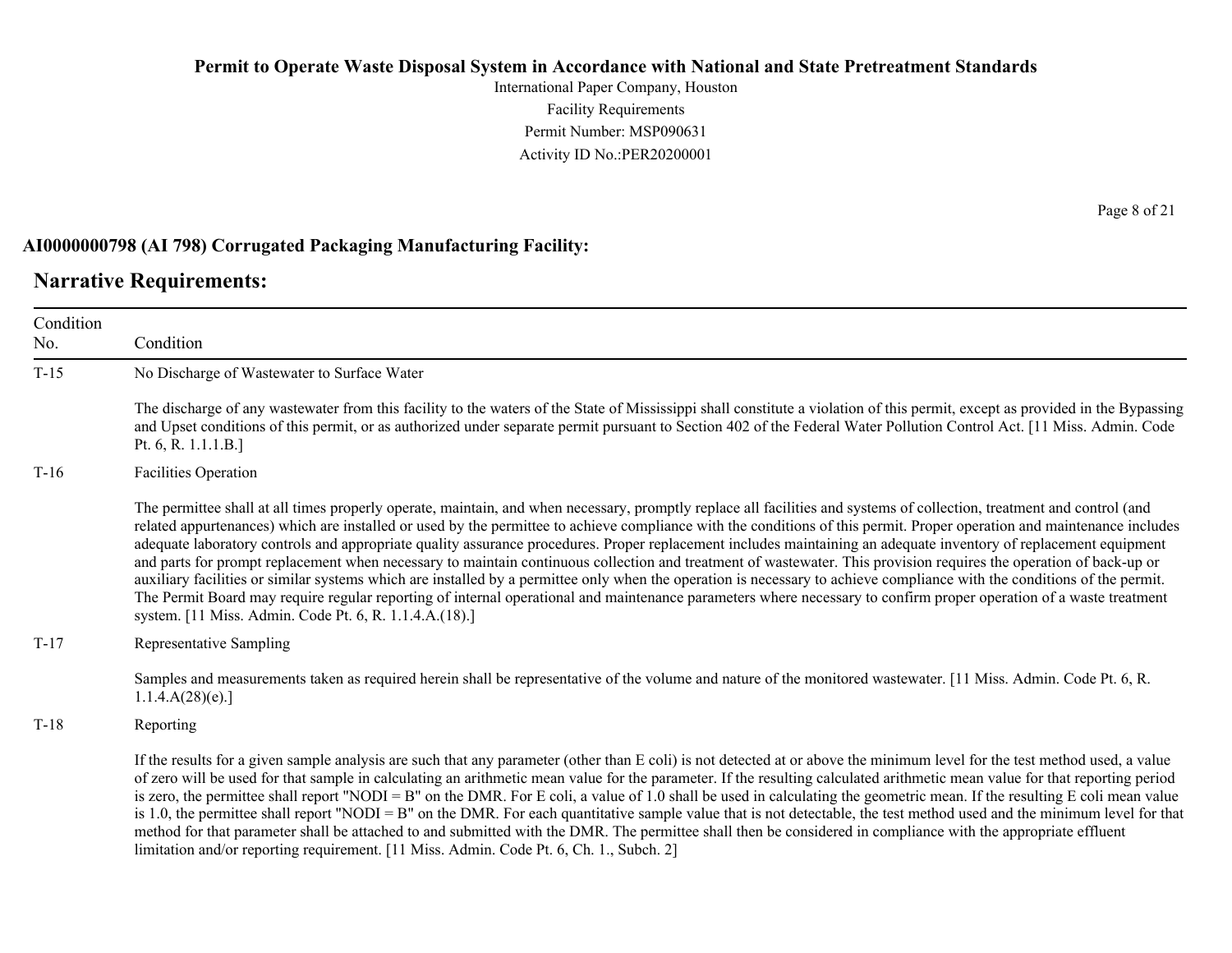International Paper Company, Houston Facility Requirements Permit Number: MSP090631 Activity ID No.:PER20200001

### **AI0000000798 (AI 798) Corrugated Packaging Manufacturing Facility:**

### **Narrative Requirements:**

Condition No. Condition T-19 Reporting If the permittee monitors any pollutant as prescribed in the permit more frequently than required by the permit using test procedures approved under 40 CFR Part 136 or, in the case of sludge use or disposal, approved under 40 CFR Part 136 unless otherwise specified in 40 CFR Part 503, or as specified in the permit, the results of this monitoring shall be included in the calculation and reporting of the data submitted in the DMR or sludge reporting form specified by the Permit Board. [11 Miss. Admin. Code Pt. 6, R. 1.1.4.A(15)(c)(2).] T-20 Reporting Calculations for all limitations which require averaging of measurements shall utilize an arithmetic mean unless otherwise specified by the Permit Board in the permit. [11 Miss. Admin. Code Pt. 6, R. 1.1.4.A(15)(c)(3).] T-21 Test Procedures Test procedures for the analysis of pollutants shall include those set forth in 40 CFR 136 or alternative procedures approved and/or promulgated by EPA. [11 Miss. Admin. Code Pt. 6, R. 1.1.4.A(30).] T-22 Records Retention All records and results of monitoring activities required by this permit, including calibration and maintenance records, shall be retained by the permittee for a minimum of three (3) years, unless otherwise required or extended by the Permit Board, copies of which shall be furnished to the Department upon request. [11 Miss. Admin. Code Pt. 6, R. 1.1.4.A(29)(a).] T-23 Falsifying Reports Any permittee who falsifies, tampers with, or knowingly renders inaccurate any monitoring device or method required by the Permit Board to be maintained as a condition in a permit, or who alters or falsifies the results obtained by such devices or methods and/or any written report required by or in response to a permit condition, shall be deemed to have violated a permit condition and shall be subject to the penalties provided for a violation of a permit condition pursuant to Section 49-17-43 of

the Code. [11 Miss. Admin. code Pt. 6, R. 1.1.4.A(29)(d).]

Page 9 of 21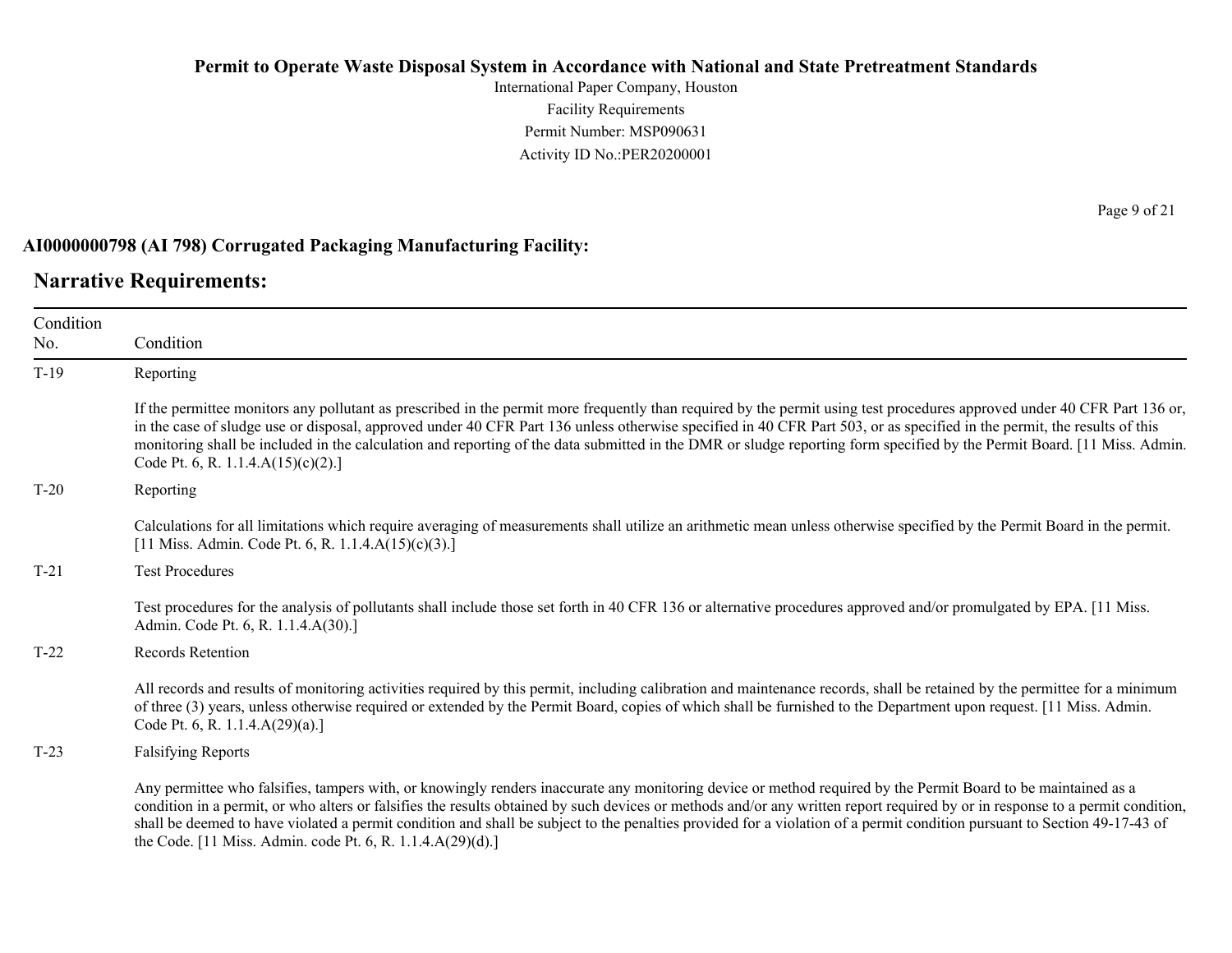International Paper Company, Houston Facility Requirements Permit Number: MSP090631 Activity ID No.:PER20200001

### **AI0000000798 (AI 798) Corrugated Packaging Manufacturing Facility:**

### **Narrative Requirements:**

| Condition<br>No. | Condition                                                                                                                                                                                                                                                                                                                                                                                                                                                                                                                                                                                                                                        |  |  |
|------------------|--------------------------------------------------------------------------------------------------------------------------------------------------------------------------------------------------------------------------------------------------------------------------------------------------------------------------------------------------------------------------------------------------------------------------------------------------------------------------------------------------------------------------------------------------------------------------------------------------------------------------------------------------|--|--|
| $T-24$           | Compliance with Permit Conditions                                                                                                                                                                                                                                                                                                                                                                                                                                                                                                                                                                                                                |  |  |
|                  | All discharges authorized by the permit shall be consistent with the terms and conditions of the permit and the permittee shall make all reasonable efforts to meet any<br>interim or final dates for compliance specified therein. [11 Miss. Admin. Code Pt. 6, R. 1.1.4.A(13).]                                                                                                                                                                                                                                                                                                                                                                |  |  |
| $T-25$           | Facility Expansion and/or Modification                                                                                                                                                                                                                                                                                                                                                                                                                                                                                                                                                                                                           |  |  |
|                  | Any facility expansion, production increases, process modifications, changes in discharge volume or location or other changes in operations or conditions of the<br>permittee which may result in a new or increased discharge of waste, shall be reported to the Permit Board by submission of a new application for a permit pursuant to<br>11 Miss. Admin. Code Pt. 6, R. 1.1.2.A. of the Mississippi Wastewater Regulations, or if the discharge does not violate effluent limitations specified in the permit, by<br>submitting to the Permit Board a notice of a new or increased discharge. [11 Miss. Admin. Code Pt. 6, R. 1.1.4.A(14).] |  |  |
| $T-26$           | Routine Reporting                                                                                                                                                                                                                                                                                                                                                                                                                                                                                                                                                                                                                                |  |  |
|                  | Such test results, reports, or other data as the Mississippi Environmental Quality Permit Board may determine to be necessary shall be submitted as specified elsewhere<br>in the permit to the following address:                                                                                                                                                                                                                                                                                                                                                                                                                               |  |  |
|                  | Mississippi Department of Environmental Quality<br>Office of Pollution Control<br>P.O. Box 2261<br>Jackson, Mississippi 39225. [11 Miss. Admin. code Pt. 6, R. 1.1.4.A(16).]                                                                                                                                                                                                                                                                                                                                                                                                                                                                     |  |  |
| $T-27$           | Duty to Mitigate                                                                                                                                                                                                                                                                                                                                                                                                                                                                                                                                                                                                                                 |  |  |
|                  | The permittee shall take all reasonable steps to minimize or prevent any discharge or sludge use or disposal in violation of the permit that has a reasonable likelihood of<br>adversely affecting human health or the environment. [11 Miss. Admin. Code Pt. 6, R. 1.1.4.A(19).]                                                                                                                                                                                                                                                                                                                                                                |  |  |
| $T-28$           | <b>Bypassing</b>                                                                                                                                                                                                                                                                                                                                                                                                                                                                                                                                                                                                                                 |  |  |
|                  | The permittee shall comply with the terms and conditions regarding bypass found in 40 CFR 403.17. [11 Miss. Admin. Code Pt. 6, R. 1.1.4.M.]                                                                                                                                                                                                                                                                                                                                                                                                                                                                                                      |  |  |

Page 10 of 21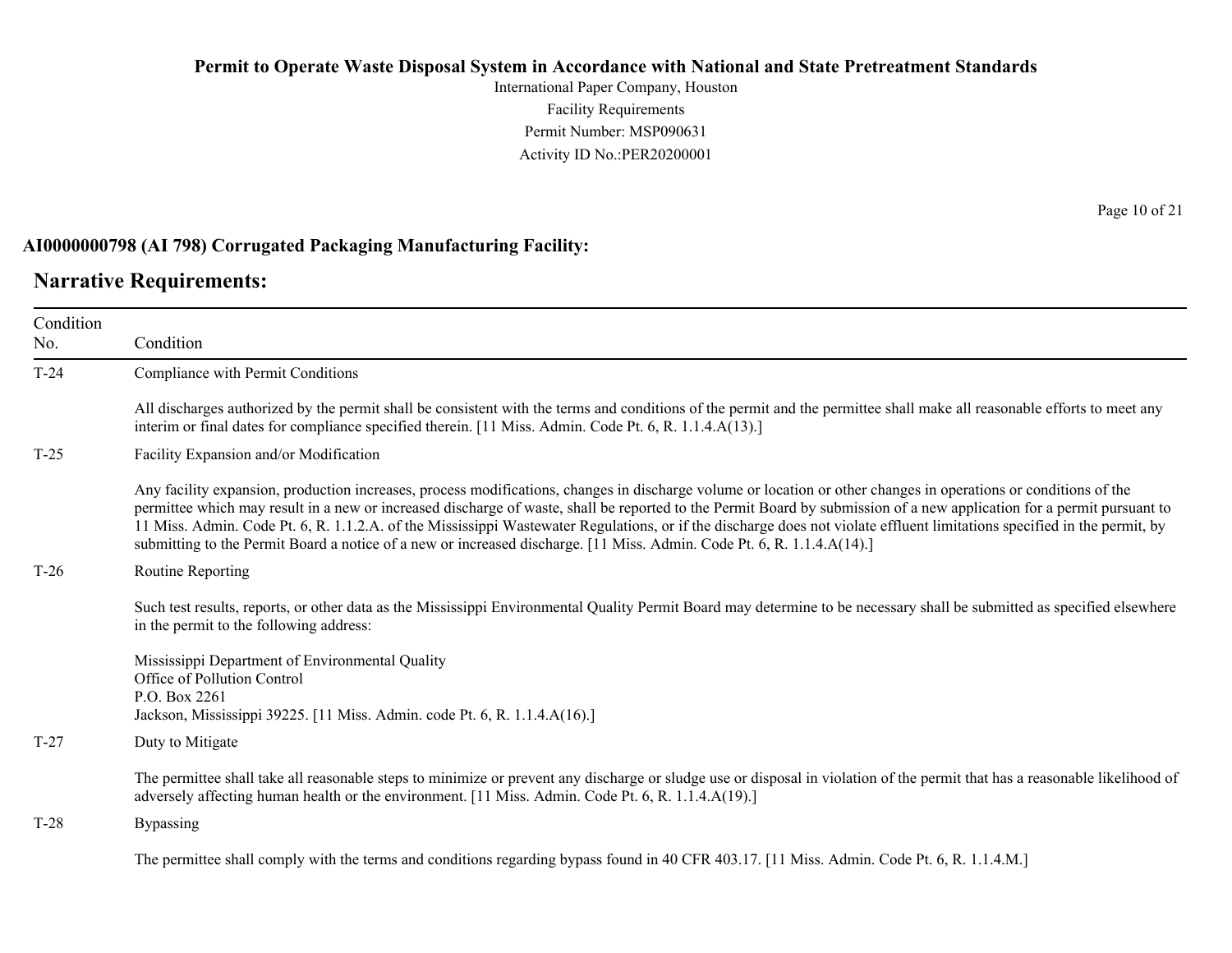International Paper Company, Houston Facility Requirements Permit Number: MSP090631 Activity ID No.:PER20200001

### **AI0000000798 (AI 798) Corrugated Packaging Manufacturing Facility:**

### **Narrative Requirements:**

Condition No. Condition T-29 Bypassing - Definitions "Bypass" means the intentional diversion of waste streams from any portion of the permittee's treatment facility. "Severe property damage" means substantial physical damage to property, damage to the treatment facilities which causes them to become inoperable, or substantial and permanent loss of natural resources which can reasonably be expected to occur in the absence of a bypass. Severe property damage does not mean economic loss caused by delays in production. [40 CFR 403.17(a)] T-30 Bypassing- Prohibition of Bypass Bypass is prohibited, and the Commission may take enforcement action against a permittee unless: (1) Bypass was unavoidable to prevent loss of life, personal injury, or severe property damage. (2) There were no feasible alternatives to the bypass, such as the use of auxiliary treatment facilities, retention of untreated wastes, or maintenance during normal periods of equipment downtime. This condition is not satisfied if adequate back-up equipment should have been installed in the exercise of reasonable engineering judgement to prevent a bypass which occurred during normal periods of equipment downtime or preventative maintenance; and (3) The permittee submitted notices as required under the notice of bypass requirement in this permit. [40 CFR 403.17(d)] T-31 Upsets The permittee shall meet the conditions of 40 CFR 403.16 regarding "Upsets" and as in the upset requirements of this permit. [11 Miss. Admin. Code Pt. 6, R. 1.1.4.M.] T-32 Upsets- Definition

"Upset" means an exceptional incident in which there is unintentional and temporary noncompliance with categorical pretreatment standards because of factors beyond the reasonable control of the permittee. An upset does not include noncompliance to the extent caused by operational error, improperly designed treatment facilities, inadequate treatment facilities, lack of preventive maintenance, or careless or improper operation. [11 Miss. Admin. Code Pt. 6, R. 1.1.4.A(27).)]

Page 11 of 21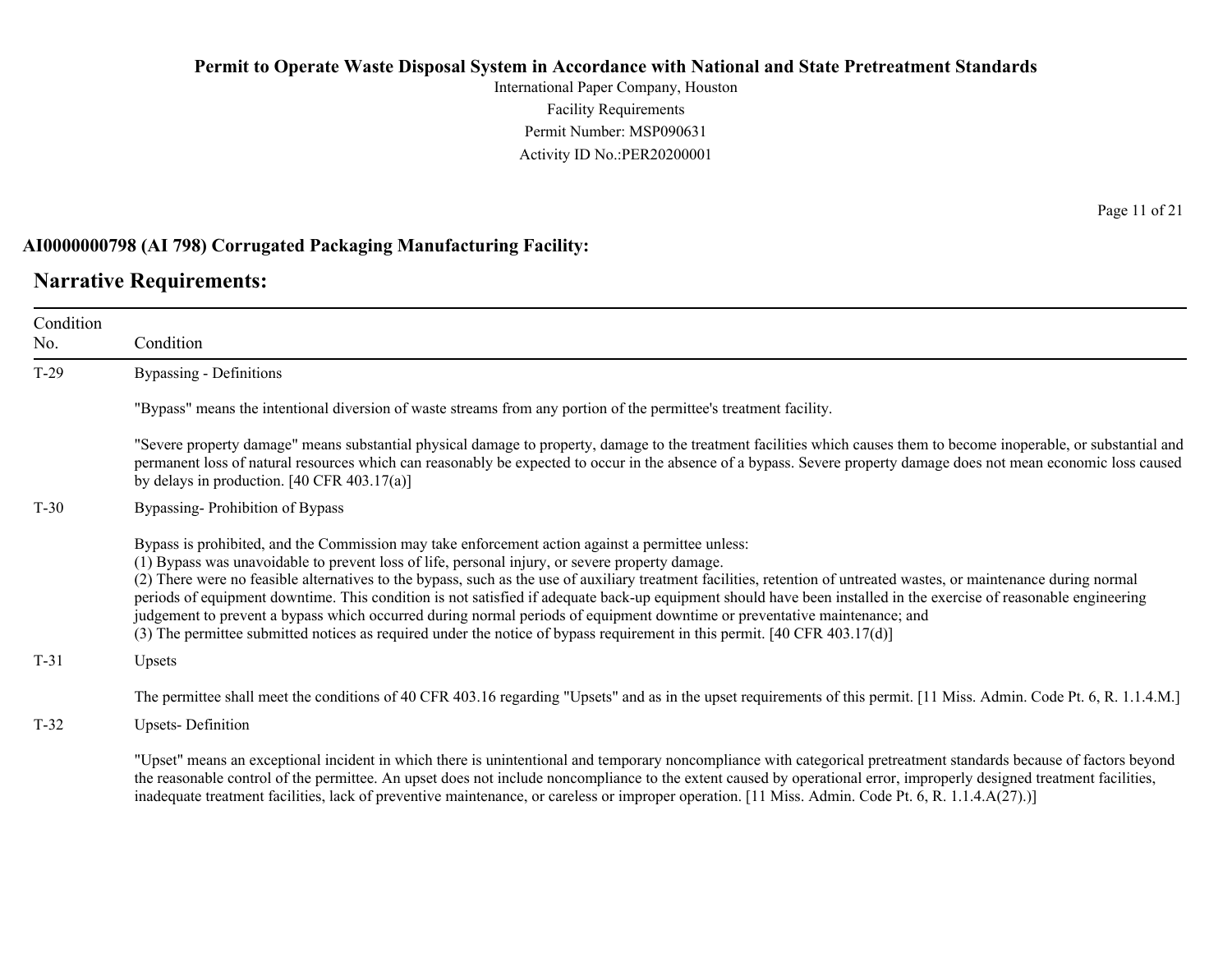International Paper Company, Houston Facility Requirements Permit Number: MSP090631 Activity ID No.:PER20200001

### **AI0000000798 (AI 798) Corrugated Packaging Manufacturing Facility:**

### **Narrative Requirements:**

Condition No. Condition T-33 Upsets - Effect of an upset An upset constitutes an affirmative defense to an action brought for noncompliance with categorical pretreatment standards if the "conditions necessary for demonstration of upset" requirements of this permit are met. No determination made during administrative review of claims that noncompliance was caused by upset, and before an action for noncompliance, is final administrative action subject to judicial review. [11 Miss. Admin. Code Pt. 6, R. 1.1.4.A(27).] T-34 Upsets - Conditions necessary for demonstration of upset A permittee who wishes to establish the affirmative defense of upset shall demonstrate, through properly signed contemporaneous operating logs, or other relevant evidence that: (1) An upset occurred and that the permittee can identify the cause(s) of the upset; (2) The permitted facility was at the time being properly operated in a prudent and workmanlike manner and in compliance with applicable operation and maintenance procedures; and; (3) The permittee submitted notice of the upset as required in 40 CFR 403.16(c)(3)(24-hour notice of noncompliance). [11 Miss. Admin. Code Pt. 6, R. 1.1.4.A(27).] T-35 Upsets - Burden of proof In any enforcement proceeding the permittee seeking to establish the occurrence of an upset has the burden of proof. [11 Miss. Admin. Code Pt. 6, R. 1.1.4.A(27).] T-36 Upsets- User responsibility in case of upset

The Industrial User shall control production or all discharges to the extent necessary to maintain compliance with categorical Pretreatment Standards upon reduction, loss, or failure of its treatment facility until the facility is restored or an alternative method of treatment is provided. This requirement applies in the situation where among other things, the primary source of power of the treatment facility is reduced, lost or fails. [40 CFR 403.16(f)]

Page 12 of 21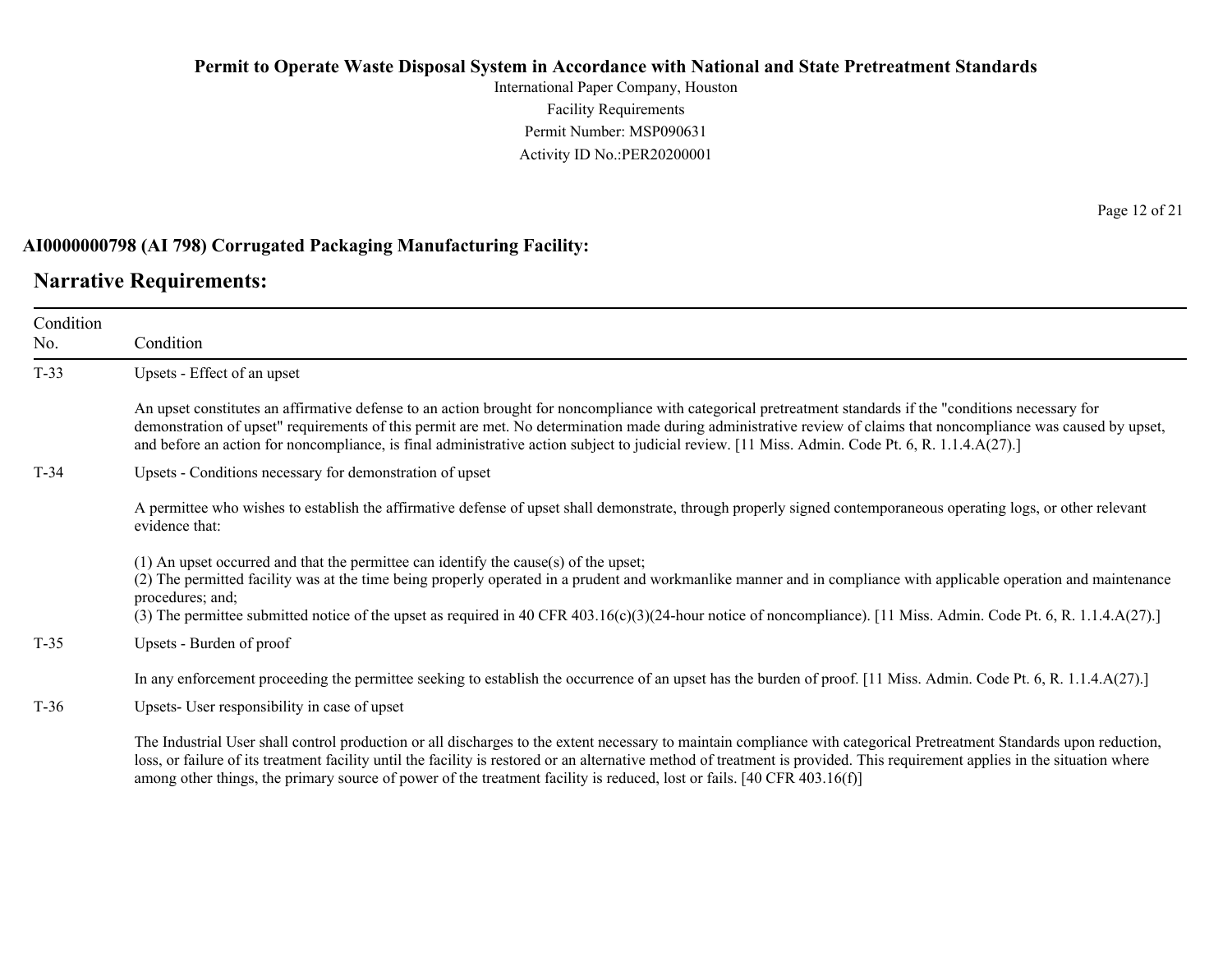International Paper Company, Houston Facility Requirements Permit Number: MSP090631 Activity ID No.:PER20200001

### **AI0000000798 (AI 798) Corrugated Packaging Manufacturing Facility:**

### **Narrative Requirements:**

Condition No.

Condition T-37 Removed Substances Solids, sludges, filter backwash, or other residuals removed in the course of treatment or control of wastewater shall be disposed of in a manner such as to prevent such materials from entering State waters and in a manner consistent with the Mississippi Solid Waste Disposal Act, the Federal Resource Conservation and Recovery Act, and the Mississippi Water Pollution Control Act. [11 Miss. Admin. Code Pt. 6, R. 1.1.4.A(21).] T-38 Power Failures If electric power is required, in order to maintain compliance with the conditions and prohibitions of the permit, the permittee shall either: (1) Provide an alternative power source to operate the wastewater control facilities; or, if such alternative power source is not in existence, and no date for its implementation appears in the permit, (2) Halt, reduce, or otherwise control production and/or all wastewater flows upon reduction, loss, or failure of the primary source of power to the wastewater control facilities. [11 Miss. Admin. Code Pt. 6, R.1.1.4.A(22).] T-39 Inspection and Entry The permittee shall allow any authorized Commission representative to enter the permittee's premises where a wastewater source is located or in which records are required to be kept under the terms and conditions of this permit, at any reasonable time, to have access to and copy any applicable records, to inspect process facilities,

treatment works, monitoring methods or equipment or to take samples, as authorized by Section 49-17-21 of the Code. In the event of investigation during an emergency response action, a reasonable time shall be any time of the day or night. Follow-up investigations subsequent to the conclusion of the emergency event shall be conducted at reasonable times. [11 Miss. Admin. Code Pt. 6, R. 1.1.4.A(17).]

T-40 Transfer of Ownership or Control

This permit is not transferable to any person without proper modification of this permit following procedures found in [11 Miss. Admin. Code Pt. 6, R. 1.1.5.C.]

T-41 Signatory Requirements

All applications, reports, or information submitted to the Permit Board shall be signed and certified. [11 Miss. Admin. Code Pt. 6, R. 1.1.2.C.]

Page 13 of 21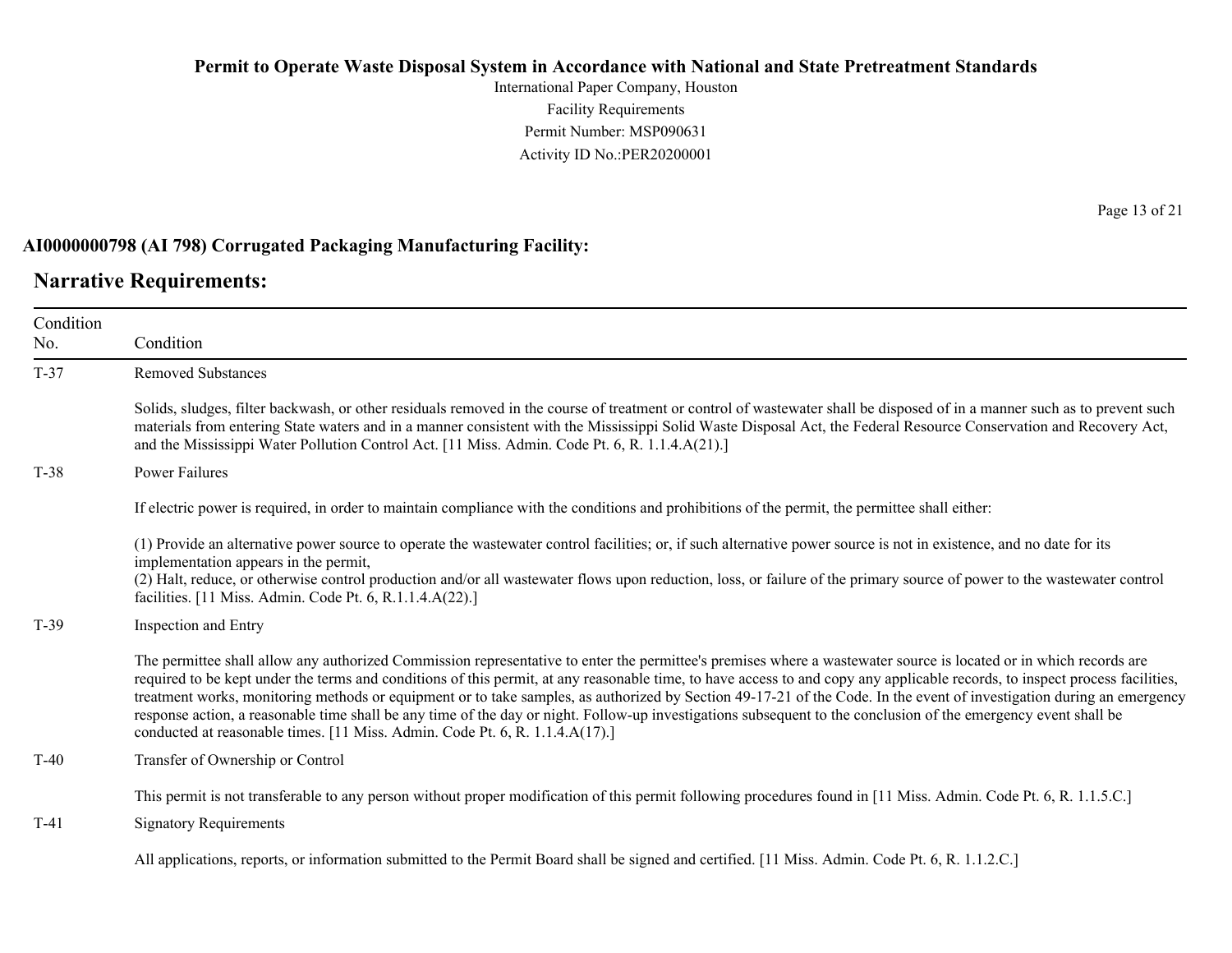International Paper Company, Houston Facility Requirements Permit Number: MSP090631 Activity ID No.:PER20200001

### **AI0000000798 (AI 798) Corrugated Packaging Manufacturing Facility:**

### **Narrative Requirements:**

Condition No. Condition T-42 Signatory Requirements - Application Signatures All permit applications shall be signed as follows: (1) For a corporation: by a responsible corporate officer. For the purpose of this Section, a responsible corporate officer means: (i) a president, secretary, treasurer or vice president of the corporation in charge of a principal business function, or any other person who performs similar policy - or decision-making function for the corporation, or (ii) the manager of one or more manufacturing, production, or operating facilities provided, the manager is authorized to make management decisions which govern the operation of the regulated facility including having the explicit or implicit duty of making major capital investment recommendations, and initiating and directing other comprehensive measures to assure long term environmental compliance with environmental laws and regulations; the manager can ensure that the necessary systems are established or actions taken to gather complete and accurate information for permit application requirements; and where authority to sign documents has been assigned or delegated to the manager in accordance with corporate procedures. (2) For a partnership or sole proprietorship: by a general partner or the proprietor, respectively; or (3) For a municipality, State, Federal, or other public agency: by either a principal executive officer or ranking elected official. [11 Miss. Admin. Code Pt. 6, R. 1.1.2.C.] T-43 Signatory Requirements -Reports and Other Information All reports required by the permit and other information requested by the Permit Board shall be signed by a person described by the application signature requirements in this permit or by a duly authorized representative of that person. A person is a duly authorized representative only if: (1) The authorization is made in writing by a person described by the application signature requirements; (2) The authorization specifies either an individual or a position having responsibility for the overall operation of the regulated facility or activity, such as the position of plant manager, operator of a well or a well field, superintendent, position having overall responsibility for environmental matters for the company. (A duly authorized

representative may thus be either a named individual or any individual occupying a named position.); and

(3) The written authorization is submitted to the Permit Board. [11 Miss. Admin. Code Pt. 6, R. 1.1.2.C.]

Page 14 of 21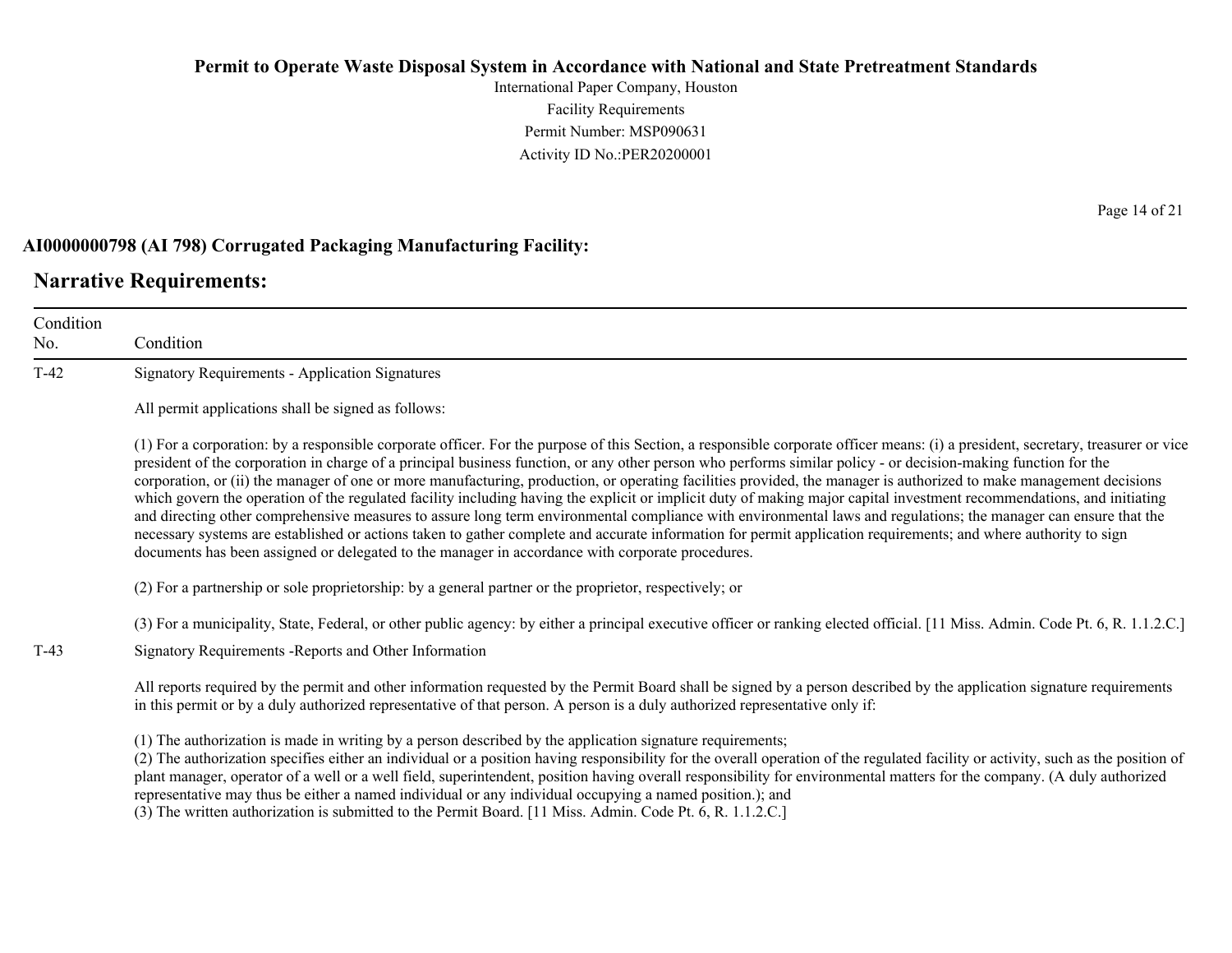International Paper Company, Houston Facility Requirements Permit Number: MSP090631 Activity ID No.:PER20200001

### **AI0000000798 (AI 798) Corrugated Packaging Manufacturing Facility:**

### **Narrative Requirements:**

Condition No. Condition T-44 Signatory Requirements - Changes to Authorization If an authorization under the signatory requirements of this permit is no longer accurate because a different individual or position has responsibility for the overall operation of the facility, a new authorization satisfying the signatory requirements of this permit must be submitted to the Permit Board prior to or together with any reports, information, or applications. [11 Miss. Admin. Code Pt. 6, R. 1.1.4.M.] T-45 Signatory Requirements - Certification Any person signing a document under the signatory requirements stated in this permit shall make the following certification: "I certify under penalty of law that this document and all attachments were prepared under the direction or supervision in accordance with a system designed to assure that qualified personnel properly gather and evaluate the information submitted. Based on my inquiry of the person or persons who manage the system, or those persons directly responsible for gathering the information, the information submitted is, to the best of my knowledge and belief, true, accurate, and complete. I am aware that there are significant penalties for submitting false information, including the possibility of fine and imprisonment for knowing violations." [11 Miss. Admin. Code Pt. 6, R. 1.1.4.A(29)(d).] T-46 Availability of Records Except for information deemed to be confidential under the Mississippi Code Ann. 49-17-39 and 40 CFR 123.41, file information relating to this permit shall be made available for public inspection and copying during normal business hours at the office of the Department of Environmental Quality in Jackson, Mississippi. Written request must be provided in accordance with policies developed by the Commission and must state, specifically, records proposed for review, date proposed for review and copying requirements. [11 Miss. Admin. Code Pt. 6, R. 1.1.3.E.] T-47 Duty to Provide Information The permittee shall furnish to the Permit Board within a reasonable time any relevant information which the Permit Board may request to determine whether cause exists for modifying, revoking and reissuing, or terminating the permit, or to determine compliance with the permit. The permittee shall also furnish to the Permit Board

upon request, copies of records required to be kept by the permit. [11 Miss. Admin. Code Pt. 6, R. 1.1.4.A(16).]

Page 15 of 21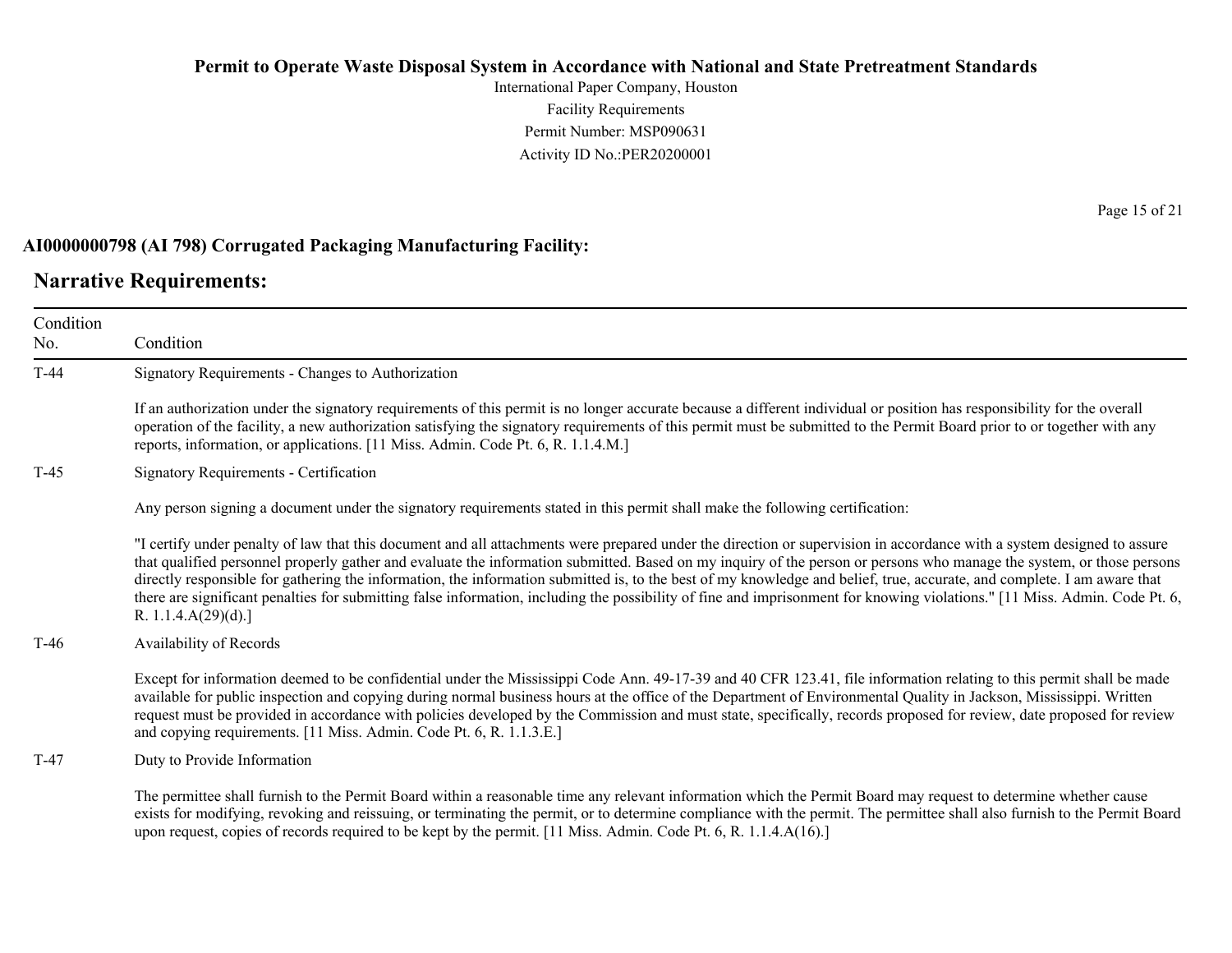International Paper Company, Houston Facility Requirements Permit Number: MSP090631 Activity ID No.:PER20200001

### **AI0000000798 (AI 798) Corrugated Packaging Manufacturing Facility:**

### **Narrative Requirements:**

| Condition<br>No. | Condition                                                                                                                                                                                                                                                                                                                                                                                                                                                                                                                                                                                                                                                                            |  |  |
|------------------|--------------------------------------------------------------------------------------------------------------------------------------------------------------------------------------------------------------------------------------------------------------------------------------------------------------------------------------------------------------------------------------------------------------------------------------------------------------------------------------------------------------------------------------------------------------------------------------------------------------------------------------------------------------------------------------|--|--|
| $T-48$           | Permit Actions                                                                                                                                                                                                                                                                                                                                                                                                                                                                                                                                                                                                                                                                       |  |  |
|                  | The permit may be modified, revoked and reissued, or terminated for cause. The filing of a request by the permittee for a permit modification, revocation and reissuance,<br>or termination, or a modification of planned changes or anticipated noncompliance, does not stay any permit condition. [11 Miss. Admin. Code Pt. 6, R. 1.1.5.C.(5).]                                                                                                                                                                                                                                                                                                                                    |  |  |
| $T-49$           | Civil and Criminal Liability                                                                                                                                                                                                                                                                                                                                                                                                                                                                                                                                                                                                                                                         |  |  |
|                  | (1) Any person who violates a term, condition or schedule of compliance contained within this permit or the Mississippi Water Pollution Control Law is subject to the<br>actions defined by law.<br>(2) Except as provided in permit conditions on "Bypassing" and "Upsets", nothing in this permit shall be construed to relieve the permittee from civil or criminal<br>penalties for noncompliance.<br>(3) It shall not be the defense of the permittee in an enforcement action that it would have been necessary to halt or reduce the permitted activity in order to maintain<br>compliance with the conditions of this permit. [11 Miss. Admin. Code Pt. 6, R. 1.1.4.A.(24).] |  |  |
| $T-50$           | Oil and Hazardous Substance Liability                                                                                                                                                                                                                                                                                                                                                                                                                                                                                                                                                                                                                                                |  |  |
|                  | Nothing in this permit shall be construed to preclude the institution of any legal action or relieve the permittee from any responsibilities, liabilities, or penalties to which<br>the normattee is an mer; he subject to under Section 211 of the Eadam! Water Dellution Central Act and annivelable meeting under Missionai Lew northining to                                                                                                                                                                                                                                                                                                                                     |  |  |

the permittee is or may be subject to under Section 311 of the Federal Water Pollution Control Act and applicable provisions under Mississippi Law pertaining to transportation, storage, treatment, or spillage of oil or hazardous substances. [11 Miss. Admin. Code Pt. 6, R. 1.1.4.A(23).]

Page 16 of 21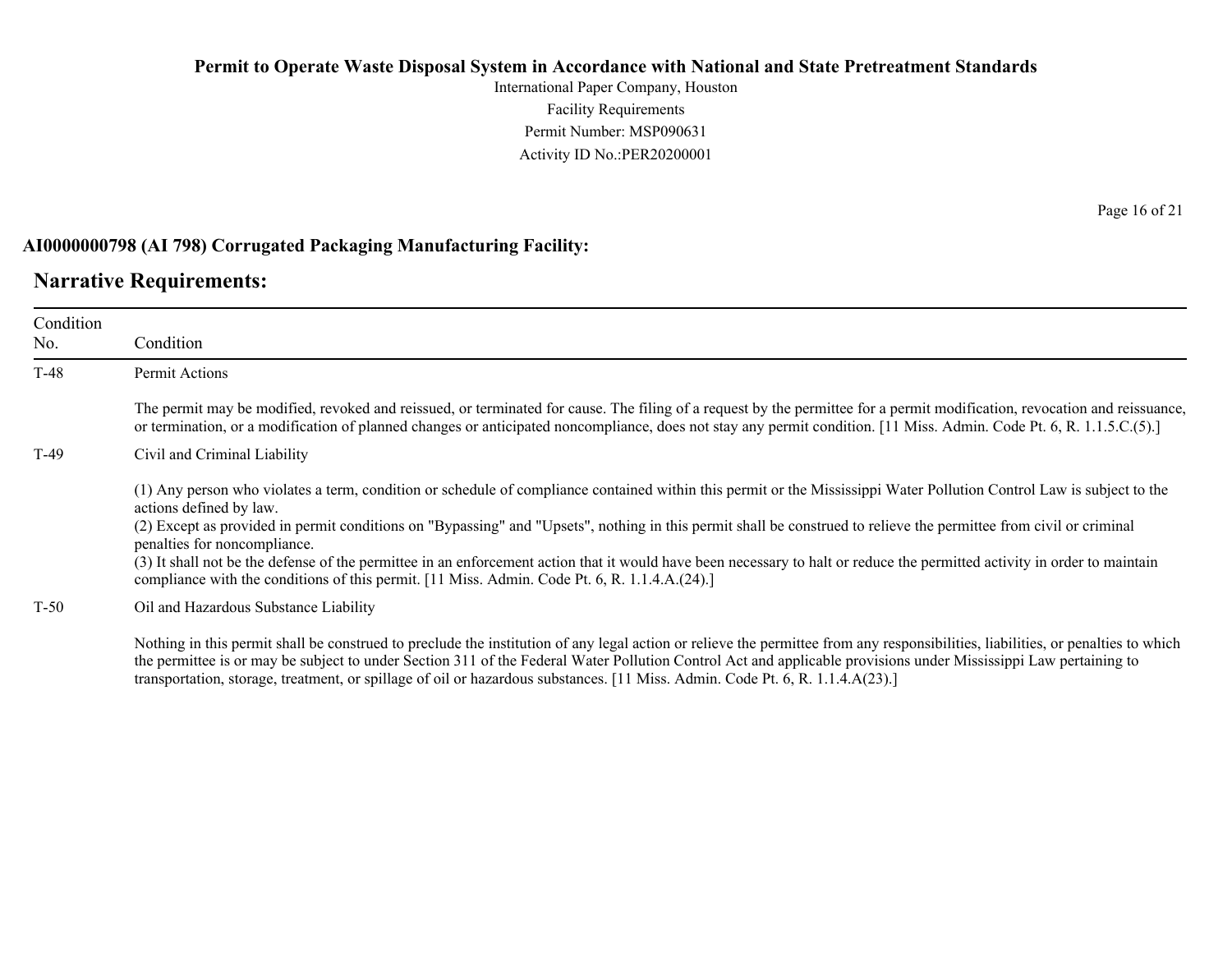International Paper Company, Houston Facility Requirements Permit Number: MSP090631 Activity ID No.:PER20200001

### **AI0000000798 (AI 798) Corrugated Packaging Manufacturing Facility:**

### **Narrative Requirements:**

Condition No. Condition T-51 Hazardous Waste Release(1) The permittee shall notify the Mississippi Department of Environmental Quality, the EPA Regional Waste Management Division Director, State hazardous waste authorities, and the POTW in writing of any discharge into the POTW of a substance, which, if otherwise disposed of, would be a hazardous waste under 40 CFR part 261. Such notification must include the name of the hazardous waste as set forth in 40 CFR part 261, the EPA hazardous waste number, and the type of discharge (continuous, batch, or other). If the Industrial User discharges more than 100 kilograms of such waste per calendar month to the POTW, the notification shall also contain the following information to the extent such information is known and readily available to the Industrial User: An identification of the hazardous constituents contained in the wastes, as estimation of the mass and concentration of such constituents in the wastestream discharged during that calendar month, and an estimation of the mass of constituents in the wastestream expected to be discharged during the following twelve months. All notifications must take place within 180 days of the effective date of this rule. Industrial users who commence discharging after the effective date of this rule shall provide the notification no later than 180 days after the discharge of the listed or characteristic hazardous waste. Any notification under this paragraph need be submitted only once. However, notifications of changed discharges must be submitted under 40 CFR 403.12(j). The notification requirement in this section does not apply to pollutants already reported under the self-monitoring requirements of 40 CFR 403.12(b), (d), and (e). T-52 Hazardous Waste Release (continued) (2) Dischargers are exempt from the requirements of paragraph (1) of the Hazardous Waste Release requirement during a calendar month in which they discharge no more than fifteen kilograms of hazardous wastes, unless the wastes are acute hazardous wastes as specified in 40 CFR 261.30(d) and 261.33(d). Discharge of more than fifteen kilograms of non-acute hazardous wastes in a calendar month, or of any quantity of acute hazardous wastes as specified in 40 CFR 261.30(d) and 261.33(e), requires a one-time notification. Subsequent months during which the Industrial User discharges more than such quantities of any hazardous waste do not require additional notification. (3) In the case of any new regulations under section 3001 of RCRA identifying additional characteristics of hazardous waste or listing any additional substance as a hazardous waste, the Industrial User must notify the POTW, the EPA Regional Waste Management Division Director, and State hazardous waste authorities of the discharge of such substance within 90 days of the effective date of such regulations. [40 CFR 403.12(p)] T-53 Hazardous Waste Release (continued) (4) In the case of any notification made under paragraph (1) of this section, the Industrial User shall certify that it has a program in place to reduce the volume and toxicity of hazardous wastes generated to the degree it has determined to be economically practical. [40 CFR 403.12(p)]

Page 17 of 21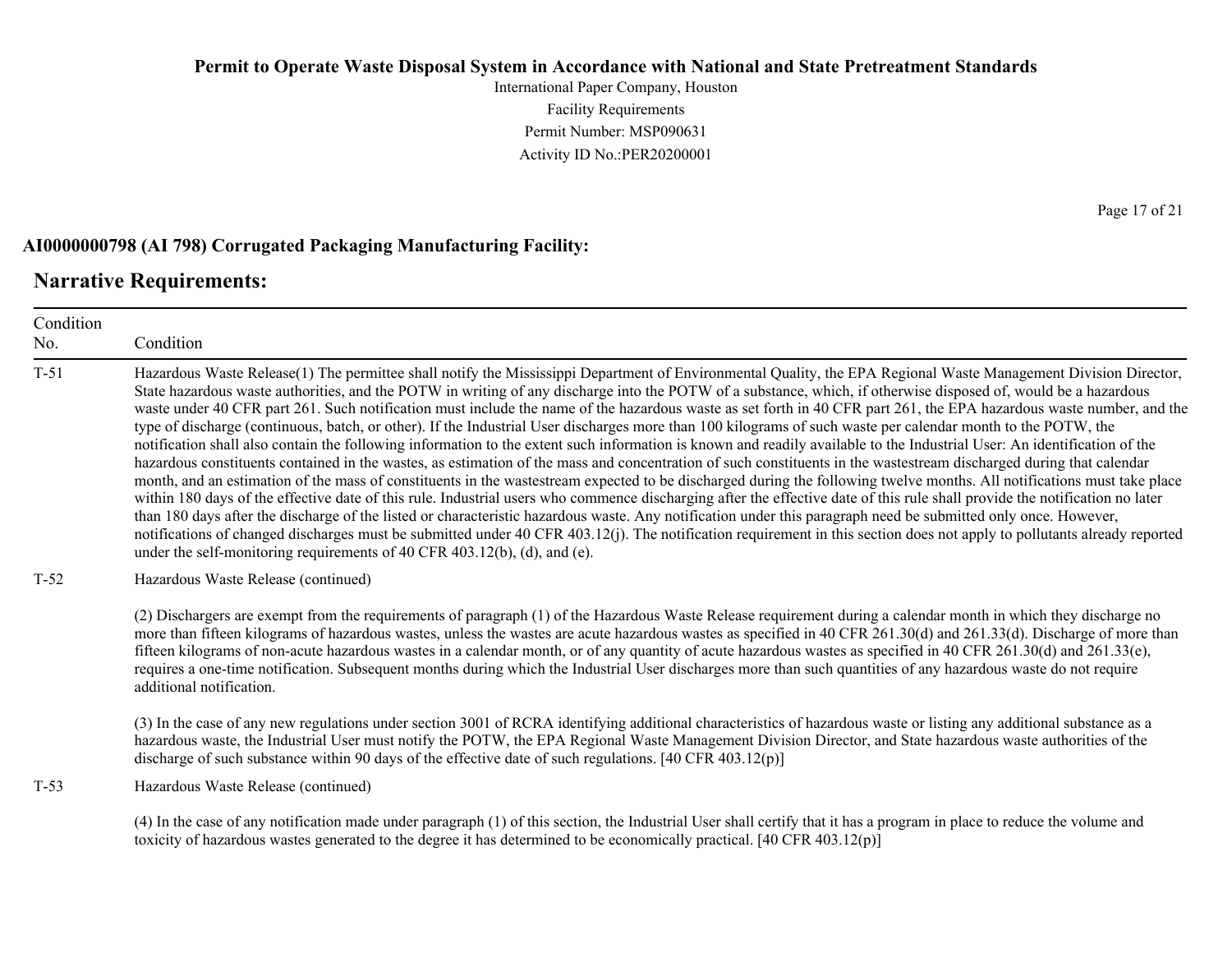International Paper Company, Houston Facility Requirements Permit Number: MSP090631 Activity ID No.:PER20200001

### **AI0000000798 (AI 798) Corrugated Packaging Manufacturing Facility:**

### **Narrative Requirements:**

Condition No. Condition T-54 Property Rights The issuance of this permit does not convey any property rights in either real or personal property, or any exclusive privileges, nor does it authorize any injury to private property or any invasion of personal rights, nor any infringement of Federal, State, or local laws or regulations. [11 Miss. Admin. Code Pt. 6, R. 1.1.5.E.] T-55 Severability The provisions of this permit are severable. If any provision of this permit, or the application of any provision of this permit to any circumstances, is challenged or held invalid, the validity of the remaining permit provisions and/or portions thereof or their application to other persons or sets of circumstances, shall not be affected thereby. [11 Miss. Admin. Code Pt. 6, R. 1.1.4.A(25).] T-56 Protection of Confidential Information (1) Pursuant to Miss. Code Ann. ' 49-17-39 and 40 CFR 123.41, the Permit Board shall make available to the public all information contained on any form and all public comments on such information. Effluent data and information concerning air or water quality shall also be made available to the public. Information that is determined by the Commission to be trade secrets shall not be disclosed to the public without prior consent of the source of such information. When a claim of confidentiality is made by a person in accordance with the provisions of Miss. Code Ann. ' 49-17-39, a recommendation on the questions of confidentiality shall be made by the Commission and forwarded to the Regional Administrator (or his/her designee) of EPA for his concurrence in such determination of confidentiality. [11 Miss. Admin. Code Pt. 6, R. 1.1.3.F.] T-57 Protection of Confidential Information- continued (2) A copy of a State, UIC, or NPDES permit application, public notice, fact sheet, draft permit and other forms relating thereto, including written public comment and

other reports, files and information relating to the application not classified as confidential information by the Commission pursuant to part (1) of this requirement, shall be available for public inspection and copying during normal business hours at the office of the Department in Jackson, Mississippi. [11 Miss. Admin. Code Pt. 6, R. 1.1.3.F.]

Page 18 of 21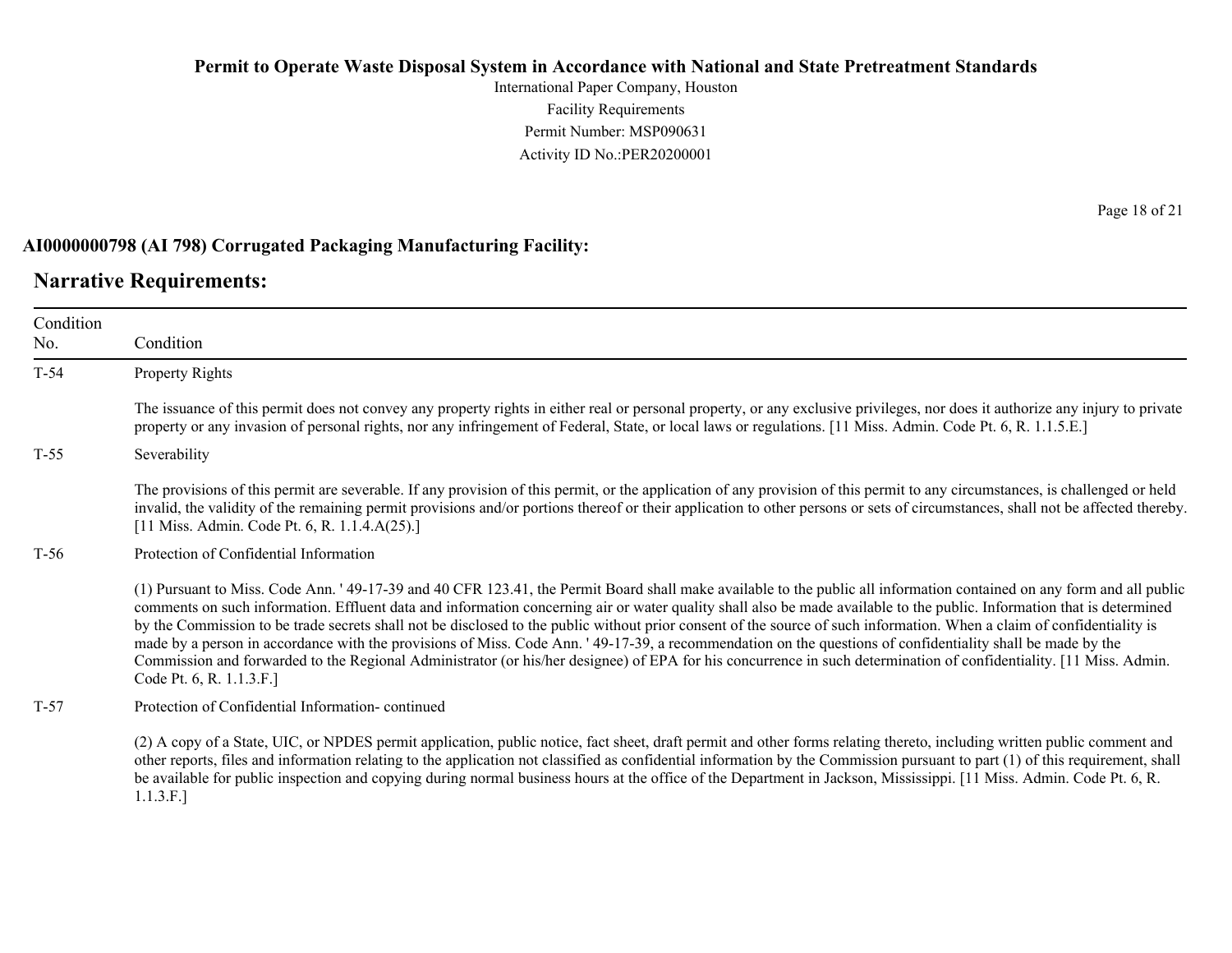International Paper Company, Houston Facility Requirements Permit Number: MSP090631 Activity ID No.:PER20200001

### **AI0000000798 (AI 798) Corrugated Packaging Manufacturing Facility:**

### **Narrative Requirements:**

Condition No. Condition T-58 Protection of Confidential Information- continued (3) Upon determination by the Commission that information submitted by a permit applicant is entitled to protection against disclosure as trade secrets, the information shall be so labeled and otherwise handled as confidential. Copies of the information and a notice of the Commission's action shall be forwarded to the Regional Administrator (or his/her designee). In making its determination of entitlement to protection as a trade secret, the Commission shall follow the procedure set forth in Miss. Code Ann. ' 49-17-39. In the event the Commission denies the claim of confidentiality, the applicant shall have, upon notification thereof, the right to appeal the Commission's determination in the same manner provided for other orders of the Commission. No disclosure, except to EPA, shall be allowed until any appeal from the determination of the Commission is completed. [11 Miss. Admin. Code Pt. 6, R. 1.1.3.F.] T-59 Spill Prevention and Best Management Plans Any permittee which has above ground bulk storage capacity, of more than 1320 gallons or any single container with a capacity greater than 660 gallons, of materials and/or liquids (including but not limited to, all raw, finished and/or waste material) with chronic or acute potential for pollution impact on waters of the State and not subject to Mississippi Hazardous Waste Management Regulations or 40 CFR 112 (Oil Pollution Prevention) regulations shall provide secondary containment as found in 40 CFR 112 or equivalent protective measures such as trenches or waterways which would conduct any tank releases to a permitted treatment system or sufficient equalization or treatment capacity needed to prevent chronic/acute pollution impact. [11 Miss. Admin. Code Pt. 6, R. 1.1.4.A(12)(a).] T-60 Closure Requirements Should the permittee decide to permanently close and abandon the premises upon which it operates, it shall provide a Closure Plan to the Permit Board no later than 90 days prior to doing so. This Closure Plan shall address how and when all manufactured products, by-products, raw materials, stored chemicals, and solid and liquid waste and residues will be removed from the premises or permanently disposed of on site such that no potential environmental hazard to the waters of the State will be presented. Closure plan(s) submitted to and approved by Mississippi Department of Environmental Quality for compliance with other environmental regulations will satisfy the closure requirements for those items specifically addressed in the closure plan(s) as long as the closure does not present a potential for environmental hazard

to waters of the State. [11 Miss. Admin. Code Pt. 6, R. 1.1.4.A(11).]

Page 19 of 21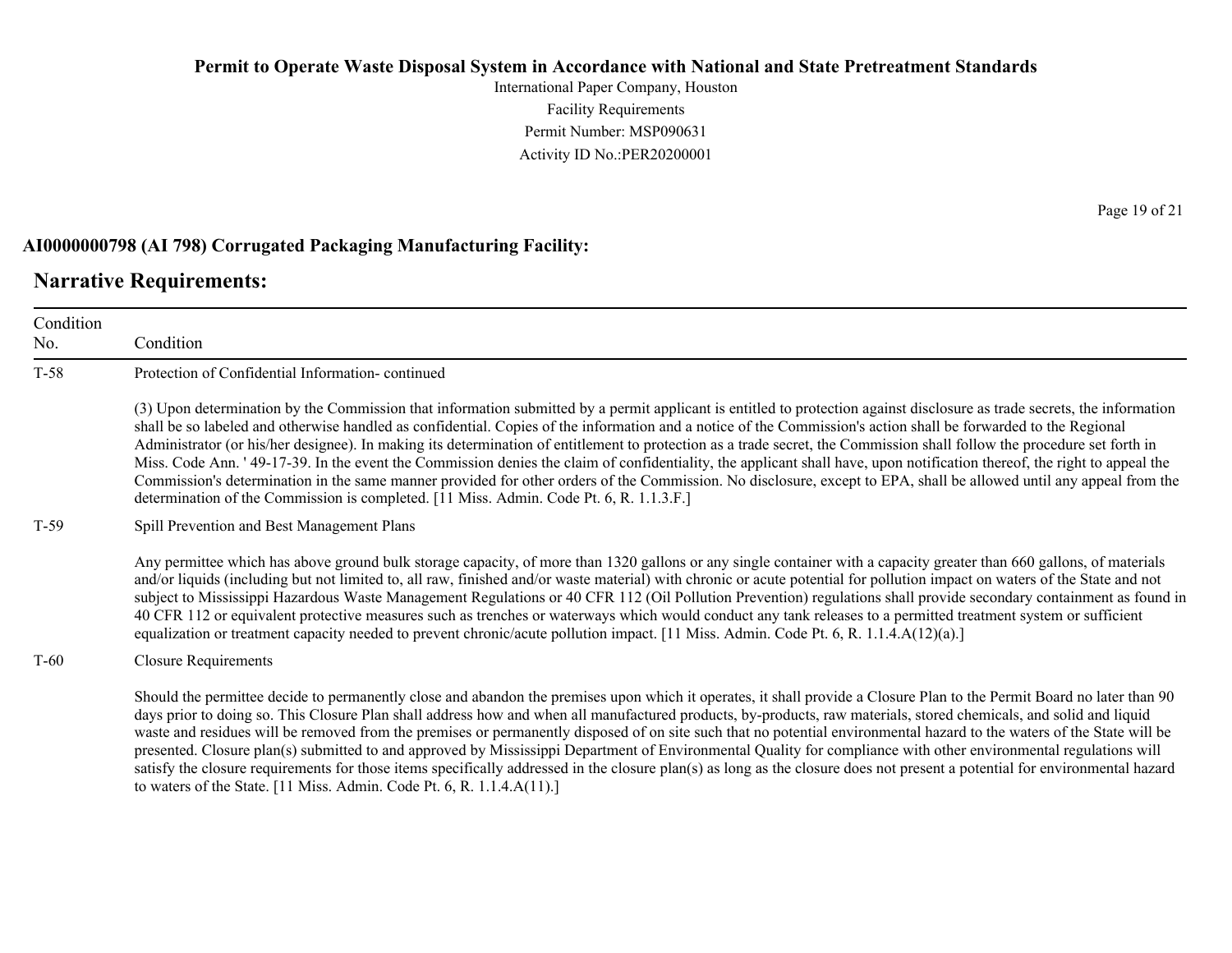International Paper Company, Houston Facility Requirements Permit Number: MSP090631 Activity ID No.:PER20200001

### **AI0000000798 (AI 798) Corrugated Packaging Manufacturing Facility:**

### **Narrative Requirements:**

| Condition<br>No. | Condition                                                                                                                                                                                                                                                                                                                                                                     |  |
|------------------|-------------------------------------------------------------------------------------------------------------------------------------------------------------------------------------------------------------------------------------------------------------------------------------------------------------------------------------------------------------------------------|--|
| $T-61$           | This permit shall be modified, or alternately, revoked and reissued, to comply with any applicable effluent standard, limitation or storm water regulation issued or<br>approved under Section 301(b)(2)(C), and (D), 304(b)(2), 307(a)(2) and 402(p) of the Federal Water Pollution Control Act if the effluent standard, limitation or<br>regulation so issued or approved: |  |
|                  | 1. Contains different conditions or is otherwise more stringent than any effluent limitation in the permit; or<br>2. Controls any pollutant not limited in the permit.<br>3. To comply with condition for the protection of the receiving collection system or treatment works. [11 Miss. Admin. Code Pt. 6, R. 1.1.4.F(1).]                                                  |  |

Page 20 of 21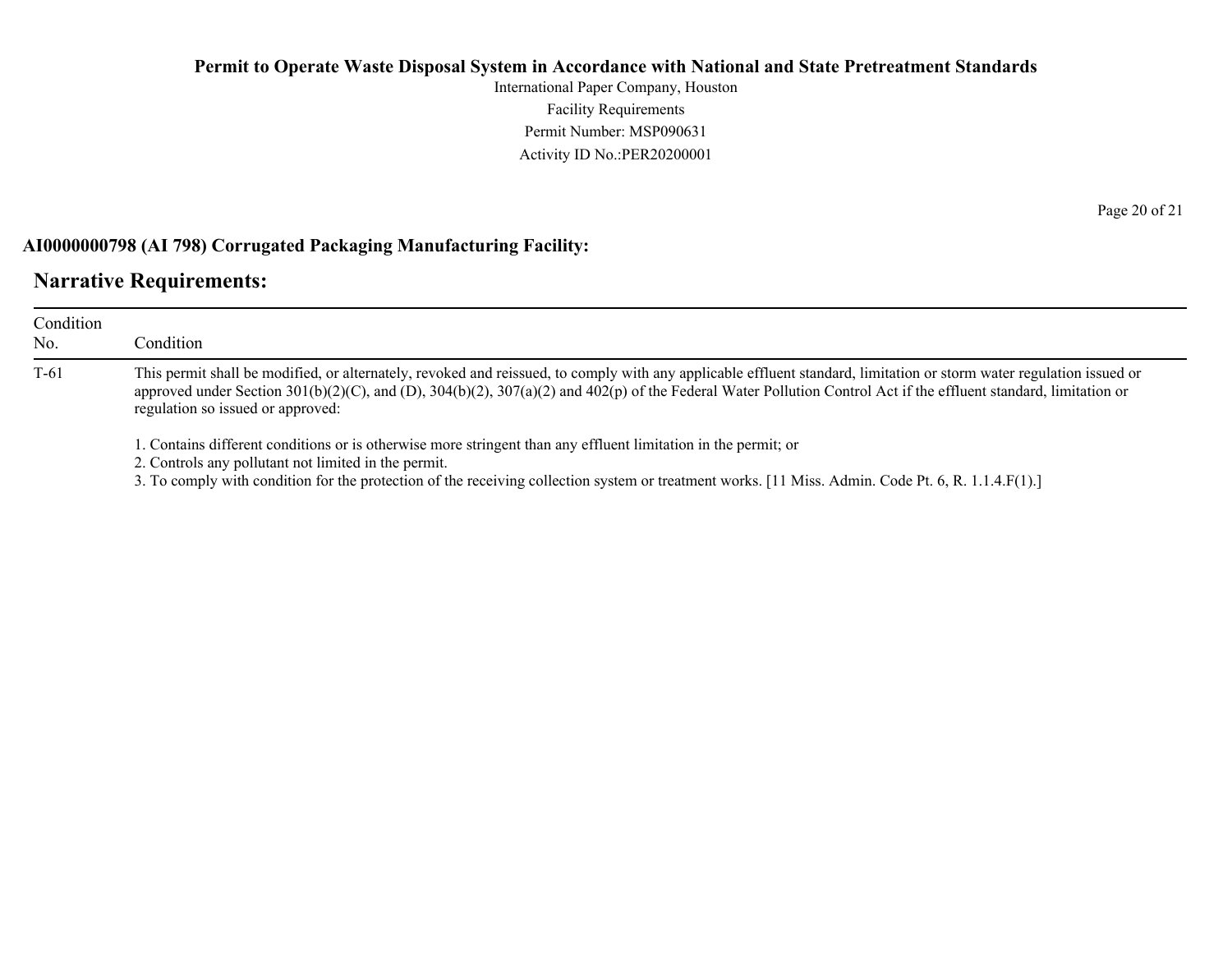International Paper Company, Houston Facility Requirements Permit Number: MSP090631 Activity ID No.:PER20200001

### **RPNT0000000001 (MSP09063-001) Outfall 001 (Total Facility Discharge):**

### **Monitoring Requirements:**

| Condition |           |                                                                                                                                                                                                                                                                                                                                                                            |  |
|-----------|-----------|----------------------------------------------------------------------------------------------------------------------------------------------------------------------------------------------------------------------------------------------------------------------------------------------------------------------------------------------------------------------------|--|
| No.       | Parameter | Condition                                                                                                                                                                                                                                                                                                                                                                  |  |
| $M-1$     |           | All sampling conducted for compliance with the monitoring requirements specified in this permit shall be peformed after<br>discharge from the batch holding tank mixes with the facility's sanitary was tewater, boiler blowdown, and non-contact<br>cooling water but prior to entering the city of Houston's sanitary sewer system. [11 Miss. Admin. Code Pt. 6. Ch. 1.] |  |

## **Submittal/Action Requirements:**

| Condition |                                                                                                                                                                                                         |
|-----------|---------------------------------------------------------------------------------------------------------------------------------------------------------------------------------------------------------|
| No.       | Condition:                                                                                                                                                                                              |
| $S-1$     | The Permittee shall submit analytical results on a monthly Discharge Monitoring Report (DMR): Due monthly, by the 28th of the subsequent month. [11 Miss. Admin.<br>Code Pt. 6, R. 1.1.4. $A(15)(c)$ .] |

Page 21 of 21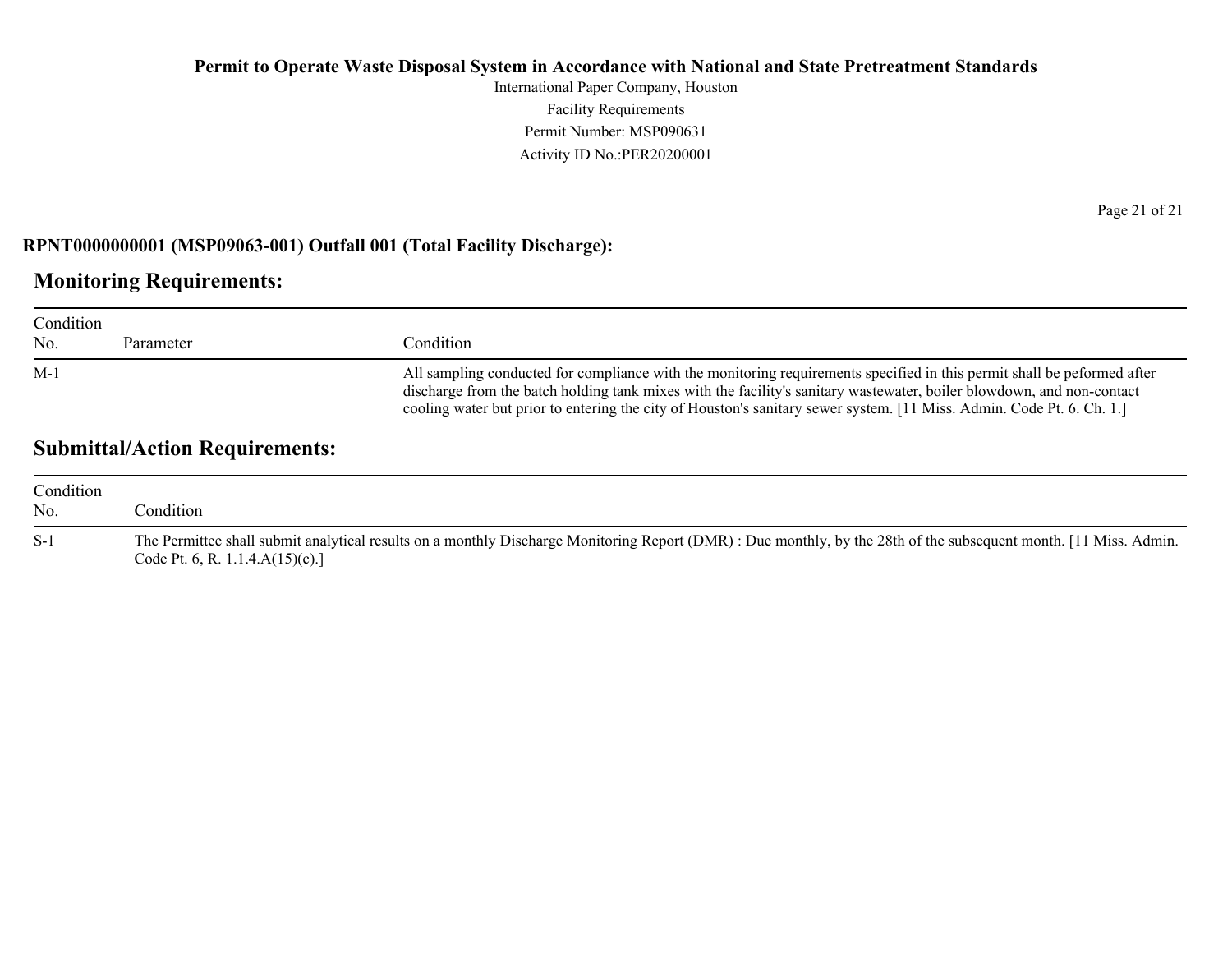## **GENERAL INFORMATION**

International Paper Company, Houston Houston, MS Chickasaw County 511 Third Street

**Alternate/Historic Identifiers**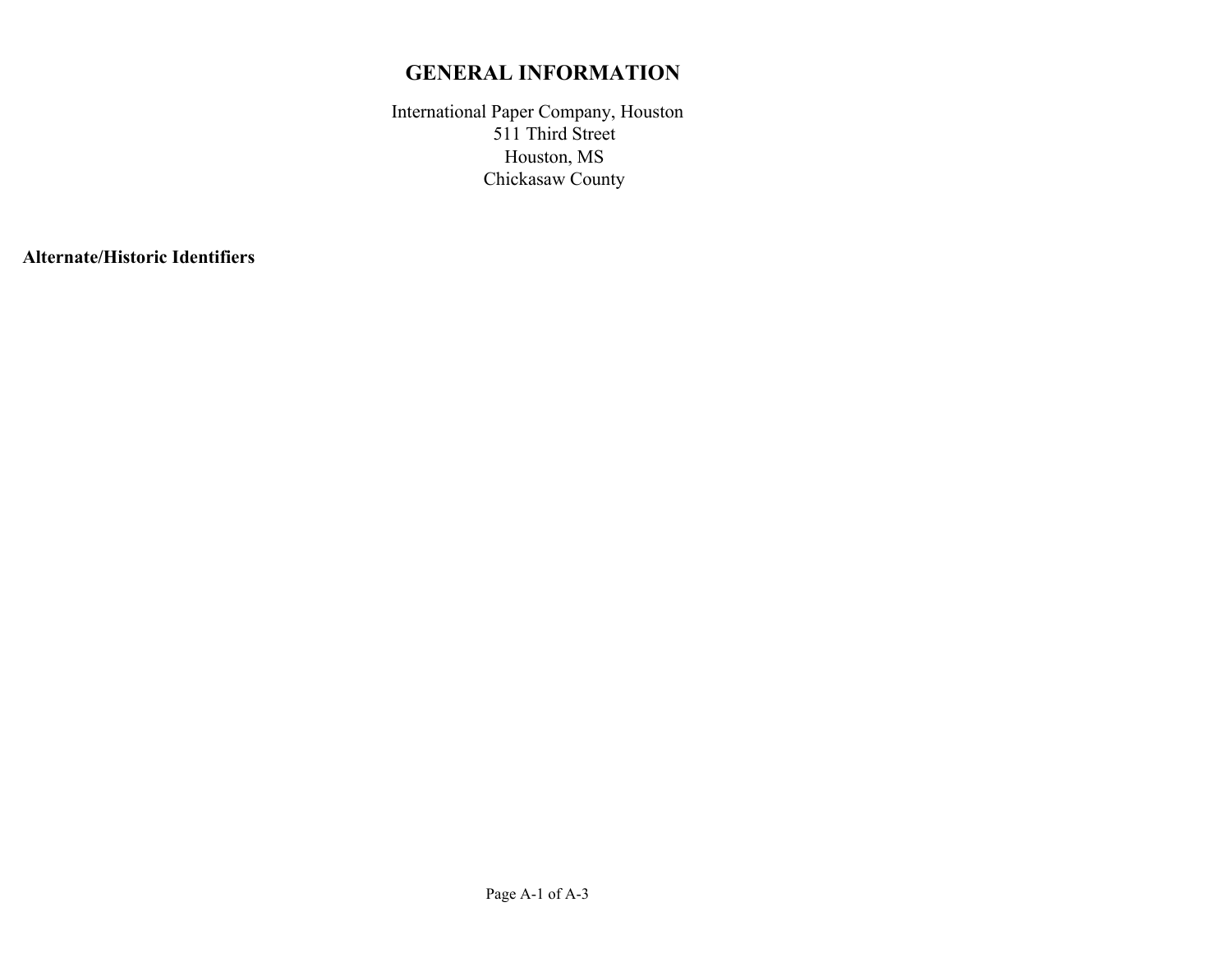# **GENERAL INFORMATION**

| ID           | <b>Alternate/Historic Name</b>       | <b>User Group</b>                   | <b>Start Date</b> | <b>End Date</b> |
|--------------|--------------------------------------|-------------------------------------|-------------------|-----------------|
| 798          | International Paper Company          | Official Site Name                  | 12/15/1992        |                 |
| 2801700003   | International Paper Company, Houston | Air-AIRS AFS                        | 10/12/2000        |                 |
| MSD092117811 | International Paper Company, Houston | Hazardous Waste-EPA ID              | 10/12/2000        |                 |
| 038000003    | International Paper Company, Houston | Air-State Operating                 | 10/03/2000        | 10/03/2000      |
| 038000003    | International Paper Company, Houston | Air-State Operating                 | 12/15/1992        | 07/01/1995      |
| MSR000895    | International Paper Company, Houston | GP-Baseline                         | 09/22/1993        | 07/13/1997      |
| MSP090631    | International Paper Company, Houston | Water - Pretreatment                | 09/28/1993        | 09/27/1998      |
| MSP090631    | International Paper Company, Houston | Water - Pretreatment                | 10/03/2000        | 10/03/2000      |
| MSP090631    | International Paper Company, Houston | Water - Pretreatment                | 03/09/2000        | 02/28/2005      |
| 038000003    | International Paper Company, Houston | Air-Synthetic Minor Operating       | 01/12/2001        | 12/30/2005      |
| 798          | International Paper Company, Houston | No Exposure Certification           | 11/07/2000        | 10/19/2005      |
| MSP090631    | International Paper Company, Houston | Water - Pretreatment                | 05/19/2005        | 04/30/2010      |
| 798          | International Paper Company, Houston | No Exposure Certification           | 10/20/2005        | 06/10/2008      |
| 038000003    | International Paper Company, Houston | Air-Synthetic Minor Operating       | 09/28/2006        | 08/31/2011      |
| MSR001852    | International Paper Company, Houston | GP-Baseline                         | 07/21/2008        | 11/02/2010      |
| MSP090631    | International Paper Company, Houston | Water - Pretreatment                | 08/26/2010        | 07/31/2015      |
| MSR001852    | International Paper Company, Houston | GP-Baseline                         | 11/02/2010        | 03/02/2016      |
| 038000003    | International Paper Company, Houston | Air-Synthetic Minor Operating       | 10/10/2011        | 09/30/2016      |
| MSR001852    | International Paper Company, Houston | GP-Baseline                         | 03/02/2016        | 10/31/2020      |
| MSP090631    | International Paper Company, Houston | Water - Pretreatment                | 05/18/2016        | 04/30/2021      |
| 038000003    | International Paper Company, Houston | Air-Synthetic Minor Operating       | 03/21/2017        | 02/28/2022      |
|              | <b>Branch</b>                        | Branches Group - Air                | 07/18/2017        |                 |
|              | <b>Branch</b>                        | Branches Group - Water              | 07/18/2017        |                 |
|              | <b>Branch</b>                        | Branches Group - Stormwater-401     | 07/18/2017        |                 |
|              | Branch                               | Branches Group - Hazardous<br>Waste | 08/04/2017        |                 |

**Basin:** Tombigbee River Basin

**Location Description:** PG- Plant Entrance (General). Data collected by Clift Jeter on 11/17/2005.